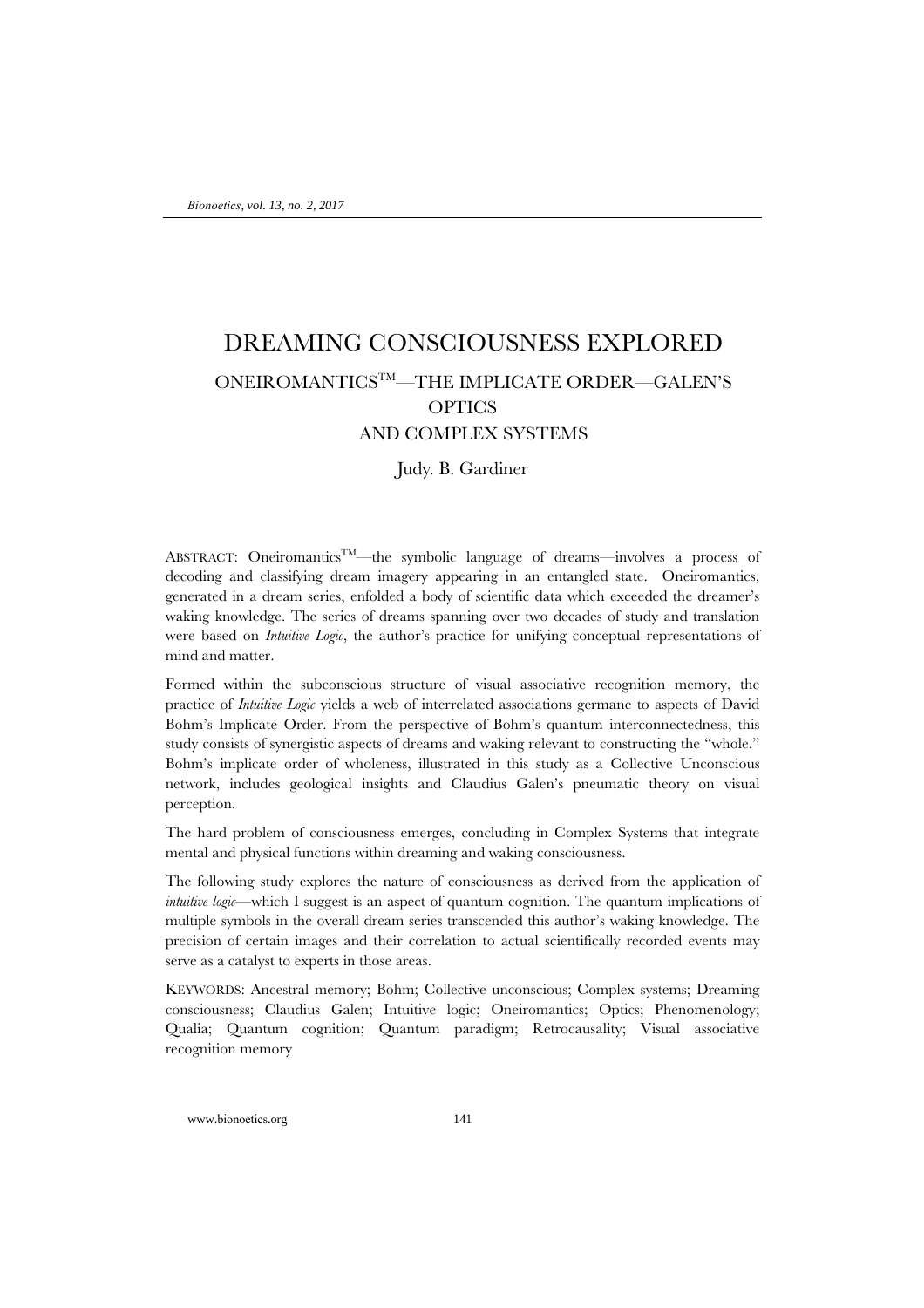#### INTRODUCTION

A sequence modeled from Maslow's hierarchy of needs is analogous to the different levels of dreaming. Dreams take an evolutionary pathway transitioning from concerns of survival of self in the personal realm to concerns of species survival in the transpersonal realm pointing toward the attainment of self-actualization.

Insights into the collective unconscious embody a consciousness network with science as the foundation. Questions of retrocausal effects in precognitive and retrocognitive dreams as well as mind and matter are applied. Nonequilibrium matter, in the form of relic particles, may, through geologically based dreams, yield a deeper understanding of the capacity of *intuitive logic*. Subjects of vision, light and memory join intuition to explore the optic disc—the so-called "blind spot"—through dreams of the pneumatic doctrine of Claudius Galen.

The depth, detail and frequency of the underlying experience grew exponentially, as did the capacity to see across time, historically and into the future. This spontaneous surge of dreaming consciousness and newfound knowledge self-organized into a totality illuminating the question of a continuum—from ancestral memory—to the present to post-existence.

# ONEIROMANTICS<sup>TM</sup>

Oneiromantics combines "*oneiromancy*" (dreams by divination) and "*semantics,*" a method for unraveling the symbolic language of dreams. A similar process occurs in the deciphering of hieroglyphics, the religious symbol-drawings that told the stories and ideas of the ancient Egyptians. Similarly, oneiroglyphics may contribute to research in quantum cognition [[1](#page-1-0) ] by translating the pictographic language of dreaming to tell the story of modern civilization. Patterns leading to an emergent language of dreaming include a network of scientific disciplines, infinity theorems, primeval myths, and anomalous computer coding.

# THE ORIGIN OF WRITING

A dream (7/22/96) and the concept that "we never forget anything"[[2](#page-1-1) ] inspired the consolidation of seemingly random dream fragments into a nonrandom theme, i.e., Oneiromantics. Archeologist Denise Schmandt-Besserat's delineation of the

<span id="page-1-0"></span><sup>1</sup> Bruza, Peter D., Kitto, Kirsty, McEvoy, Nelson, Douglas and McEvoy, Cathy. 'Entangling words and meaning', *Second Quantum Interaction Symposium*, March 26-28, 2008, Oxford University. <http://eprints.qut.edu.au/11193/>

<span id="page-1-1"></span><sup>2</sup> Taylor, Gordon Rattray, *The Natural History of the Mind*, Dutton, 1979, pp. 255-6.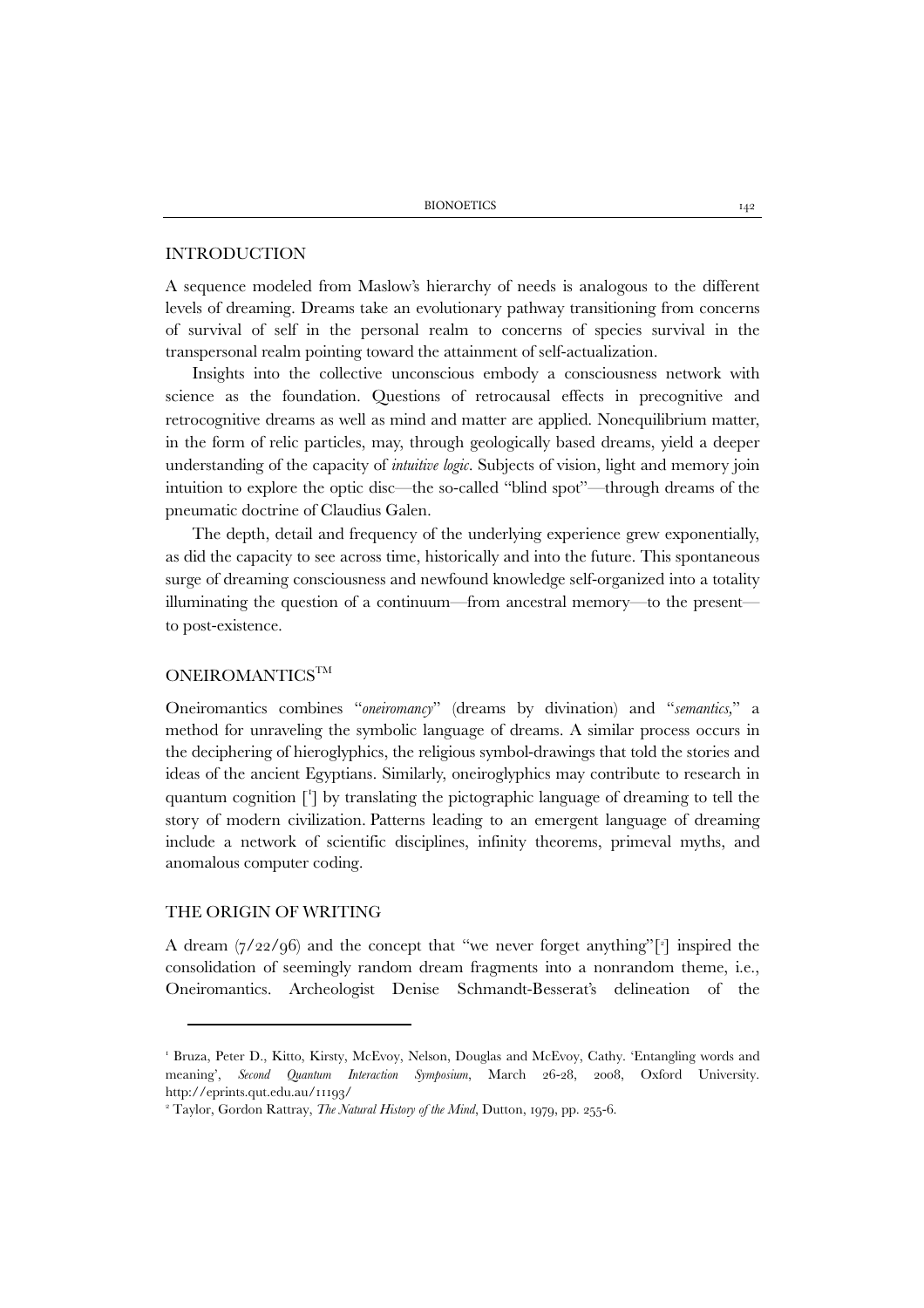development stages that led to writing systems augments our understanding of the evolution of spoken language.[[3](#page-2-0)] Working in archaeological sites in the Middle East, she frequently encountered small clay objects. Each object represented a token that appeared in a variety of shapes, representing different animals or measures of grain. The token system emulated the human brain's ability to collect, manipulate, store and retrieve data. Cognitive processing of increasing volumes of data over the millennia brought people to think in greater abstraction.[[4](#page-2-1) ]

Akin to Schmandt-Bessarat's seemingly insignificant bits of clay, disparate fragments or particles of dreams—words, codes and images—offer a visual language to facilitate dream interpretation in the context of our emotional landscape, reflecting the world's place within us.

#### AN EVOLUTIONARY PATH

I begin by sharing the self-actualization process, a byproduct of this study which, consistent with the theory of wholeness, transcends self into a realm of cosmic connection.

Analogous to Maslow's hierarchy of needs, dream content reveals biological, psychological, social and transpersonal information. To attain fluency in translating the language of dreams, one should be cognizant of a dream hierarchy which addresses universal human needs, as depicted in the following graphic, A Dream Hierarchy to Self-Actualization.

 $\overline{a}$ 

<span id="page-2-1"></span><span id="page-2-0"></span><sup>3</sup> Falk, Dean, Braindance, Henry Holt, 1992, pp. 184-187.

<sup>4</sup> Schmandt Besseroff, Denise, *How Writing Came About*, University of Texas Press, 1996.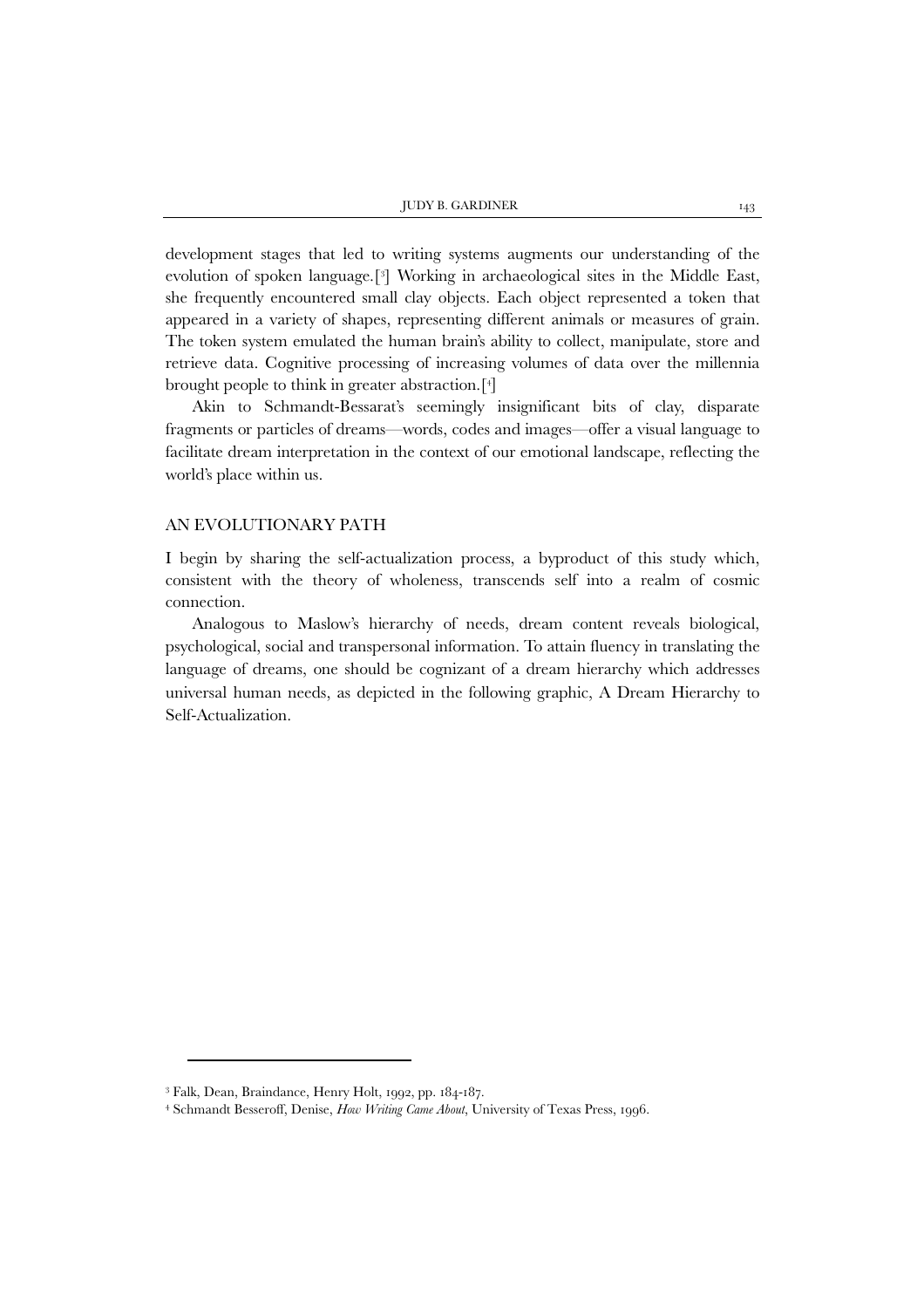# A DREAM HIERARCHY TO SELF-ACTUALIZATION

# **Spiritual** Cosmic **Transpersonal**  $\begin{minipage}{.4\linewidth} \label{eq:1} \begin{minipage}{.4\linewidth} \textbf{Enlarges worldview} \\ \textbf{Transformational} \end{minipage} \end{minipage}$ Survival of species **Collective Unconscious** Enhances instinctual nature

# **Social**

Society's influence: government, culture, environment, workplace Cultivates discoveries

# Psychological

Anxieties, shortcomings, self-esteem Past issues Problem solving **Relationships** Awakens potential

# **Biological**

Survival of self, health,  $\begin{minipage}{.4\linewidth} \textbf{body requirements}, \textbf{depression}, \end{minipage}$ family influences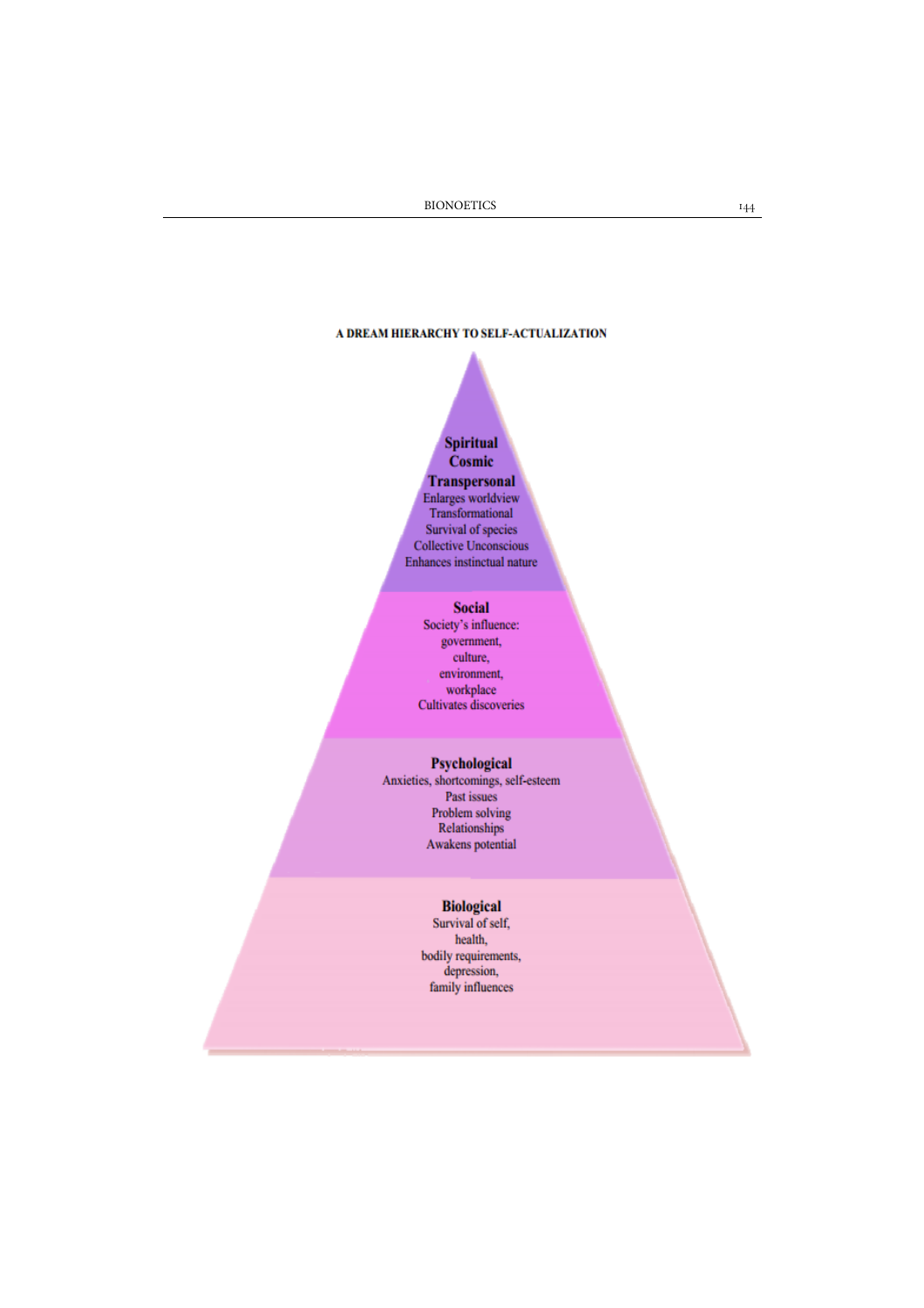#### ENTANGLED STATES OF DREAMING

#### *Personal vs. Transpersonal Dreams*

Personal dreams are subjective, emotionally oriented, and focus on insights affecting our private lives and relationships. The transpersonal or cosmic dream is objective, a metaphorical prism of the personal dream. In emphasizing matter over emotion, it presents concrete material that conveys information. Insights appearing in the transpersonal dream can access a higher level of consciousness. This expanded perception may reveal previously obscured facets of the physical world. For example, the symbol of my mother in a personal dream translated into "Mother Earth," and her geological processes, in the transpersonal realm.

# DREAMING IN THE IMPLICATE ORDER

Dr. Montague Ullman conducted decades of research which led to groundbreaking contributions, as he incorporated findings in the physiology and neuroscience of dreaming into the practice of working with dreams. Ullman analogized the nature of dreaming consciousness to David Bohm's theory of a seamless whole, in which Ullman included features of quantum theory:

- $\triangleright$  Complementarity and uncertainty; the dual nature of consciousness
- Interconnectedness
- $\triangleright$  Observer and observed
- $\triangleright$  Nonlocality

1

Ullman wrote, "Bohm set forth a fundamental order, the implicate order, an order of wholeness that included all that exists, and does so in a state of interconnectedness. It is structured holographically, the entirety manifest at every point. Bohm preferred the term *holomovement* to emphasize that it is a generative order in flux. This order of what he refers to as 'enfolded wholeness' is not only the source, but also the maintenance of all that exists. All matter unfolds out of the implicate order to form the explicate or unfolded order in a continuous equilibrium of enfoldment and unfoldment.

"The contents of the implicate order no longer exist as discrete elements. They retain their individuality, but not in the form experienced in waking life. They exist in a form that reflects their intimate contact with the whole."[[5](#page-4-0) ]

<span id="page-4-0"></span><sup>5</sup> Ullman, Montague, 'The Dream in Search of a New Abode', 2006.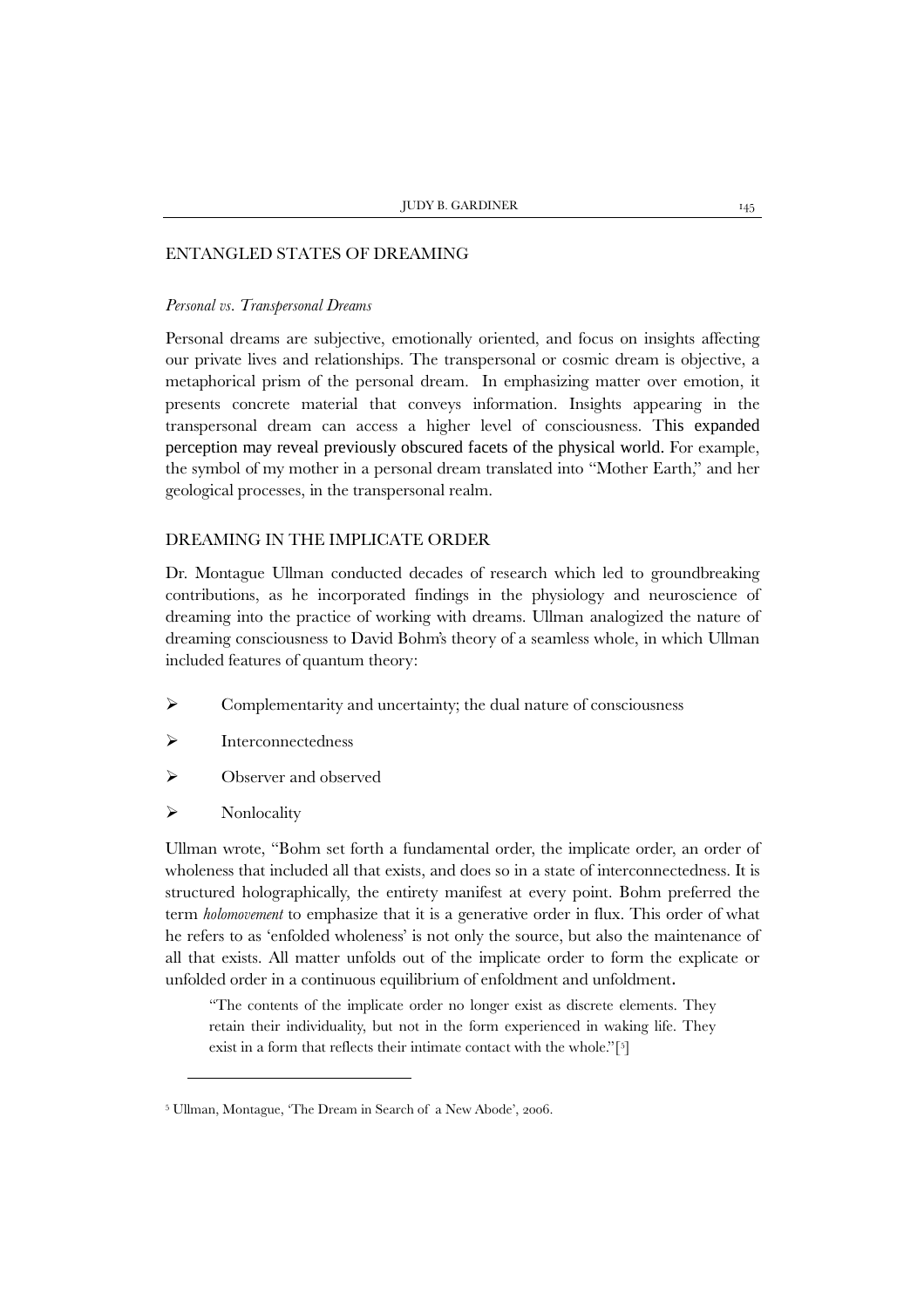BIONOETICS 146

Our dreams, as messengers of the night, open our remote memory bank, which is unfettered by time and space. In the explicate order, dream content is triggered by unresolved feelings rising to the surface which enfold in the implicate. Dreaming consciousness functions as a relay station, receiving input from both the implicate and the explicate—one reflecting the other. The explicate order of waking consciousness unfolds from the implicate order of dreaming consciousness, as shown in the image below



# A CONSCIOUSNESS NETWORK: ANCESTRAL MEMORY — NOT KNOWING, YET KNOWING

Integrating the Bohmian principle of wholeness with the collective unconscious, the next diagram depicts four esteemed mentors of science who symbolically combined to produce a central theme which formed a consciousness network. These precedent-

 $\overline{a}$ 

[siivola.org/monte/papers\\_grouped/copyrighted/Dreams/The\\_Dream\\_-](http://siivola.org/monte/papers_grouped/copyrighted/Dreams/The_Dream_-_In_Search_of_a_New_Abode.htm)

[\\_In\\_Search\\_of\\_a\\_New\\_Abode.htm](http://siivola.org/monte/papers_grouped/copyrighted/Dreams/The_Dream_-_In_Search_of_a_New_Abode.htm)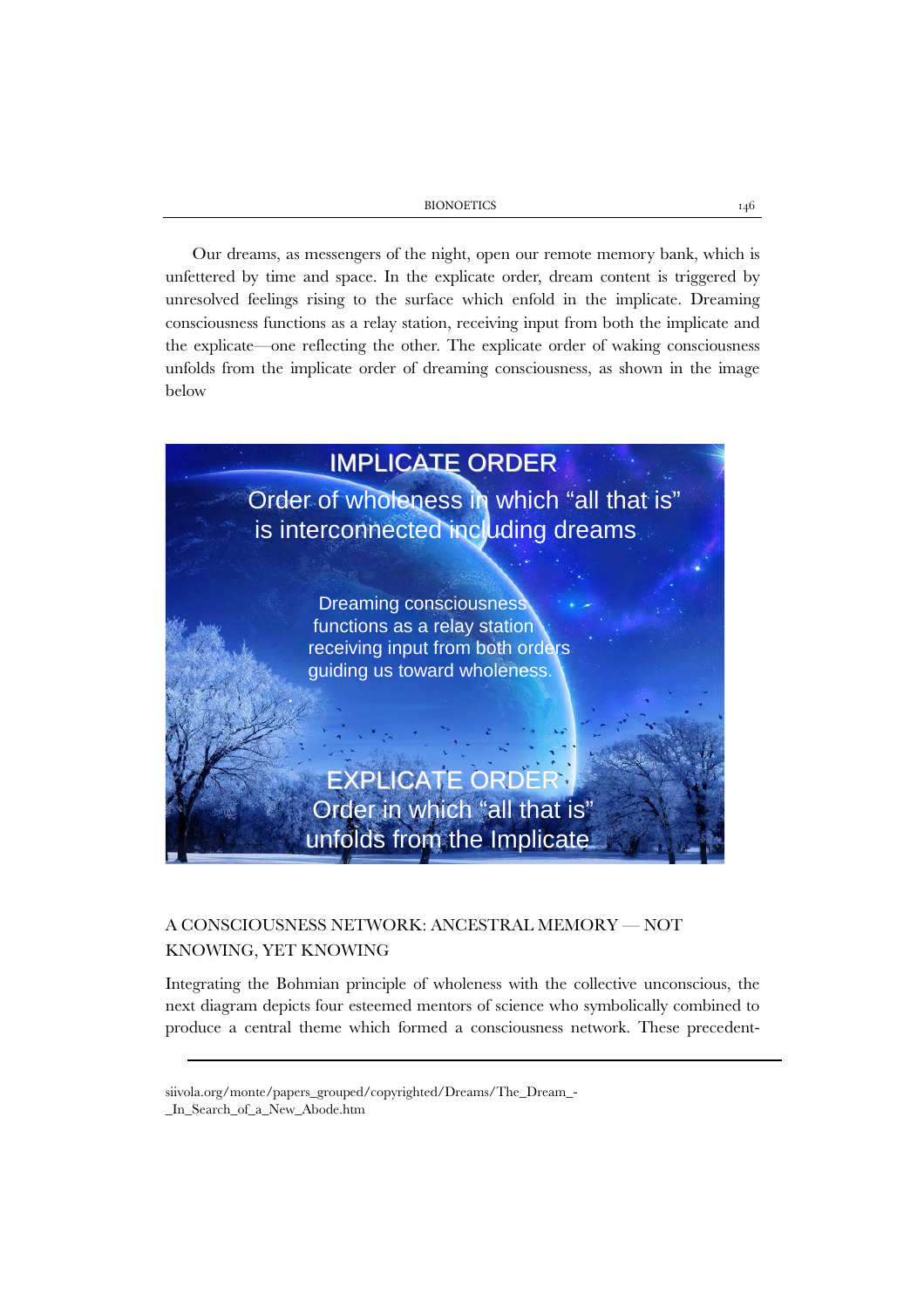setting scientists were represented in the symbolic language of the dream by their related fields of study.

As though acting in harmony, they conveyed dire concern for the earth and its species. The oneiric symbols contained messages reflecting expertise in their respective fields while simultaneously educating the dreamer in the nuances of their particular sciences.

In this study of dreaming consciousness, "entanglement" may be described as a massive, universal-scale neural network—a collective consciousness of sorts,[[6](#page-6-0) ] which exhibits a self-organizing capacity to integrate dream images, verbal prompts, numbers, and electronic coding. Self-organization of the dreamer's conscious system evolves into an expanding network of conscious systems in Science, Mathematics, Myths and Legends. Under the Mathematics category, Infinity Theorems may invoke values in infinity which are implicit in a physical network of the sciences illustrated in the following Collective Unconscious diagram. Mathematical values deal in finite terms, but today's mind-matter research is considering the infinite nature of consciousness. This summons forth a new paradigm which may form a bridge between the finite and the infinite.

Yeats was intrigued by "contributions made to the pattern of change by the persons and events of the drama which is history; their meaning in endless recurrence**,** the proliferation of mythical materials and the mingling of periods and consciousnesses; that it is sometimes difficult to locate the persona and to ascertain the source of the myth."[[7](#page-6-1) ]

The universality of dreams also reflects the Jungian concept of the *collective unconscious* referring to ubiquitous structures of the unconscious mind from which archaic patterns and images derive instincts and archetypes. According to Jung, the "big dream" has significance for the destiny of entire communities, and "uses collective figures, because it has to express an eternal human problem that repeats itself endlessly, and not just a disturbance of personal balance."[[8](#page-6-2) ]

An incidence of such archetypal imagery representing the Great Mother–Mother Earth occurred in a dream on  $9/18/98$  which showed a girl in a greenish-brown wedding dress. I see a beautiful full-bodied rose not yet opened, with intertwining branches growing out of it.

1

<span id="page-6-0"></span><sup>6</sup> Quantum Gravity Research, 'Emergence Theory', *A Theory of Pixelated Spacetime and of Reality as a Quasicrystalline Point Space Projected From the E8 Crysta*l, as at 27 Nov, 2016. [www.quantumgravityresearch.org/emergence-theory-overview#](http://www.quantumgravityresearch.org/emergence-theory-overview)

<span id="page-6-1"></span><sup>7</sup> Yeats, William Butler, *The European*, ed. Alexander Norman Jeffares, Monaco, Princess Grace Irish Library, 1989, p. 287.

<span id="page-6-2"></span><sup>8</sup> Jung, C.G., *Dreams, essays from The Collected Works*. Princeton University Press, 1974, p.78.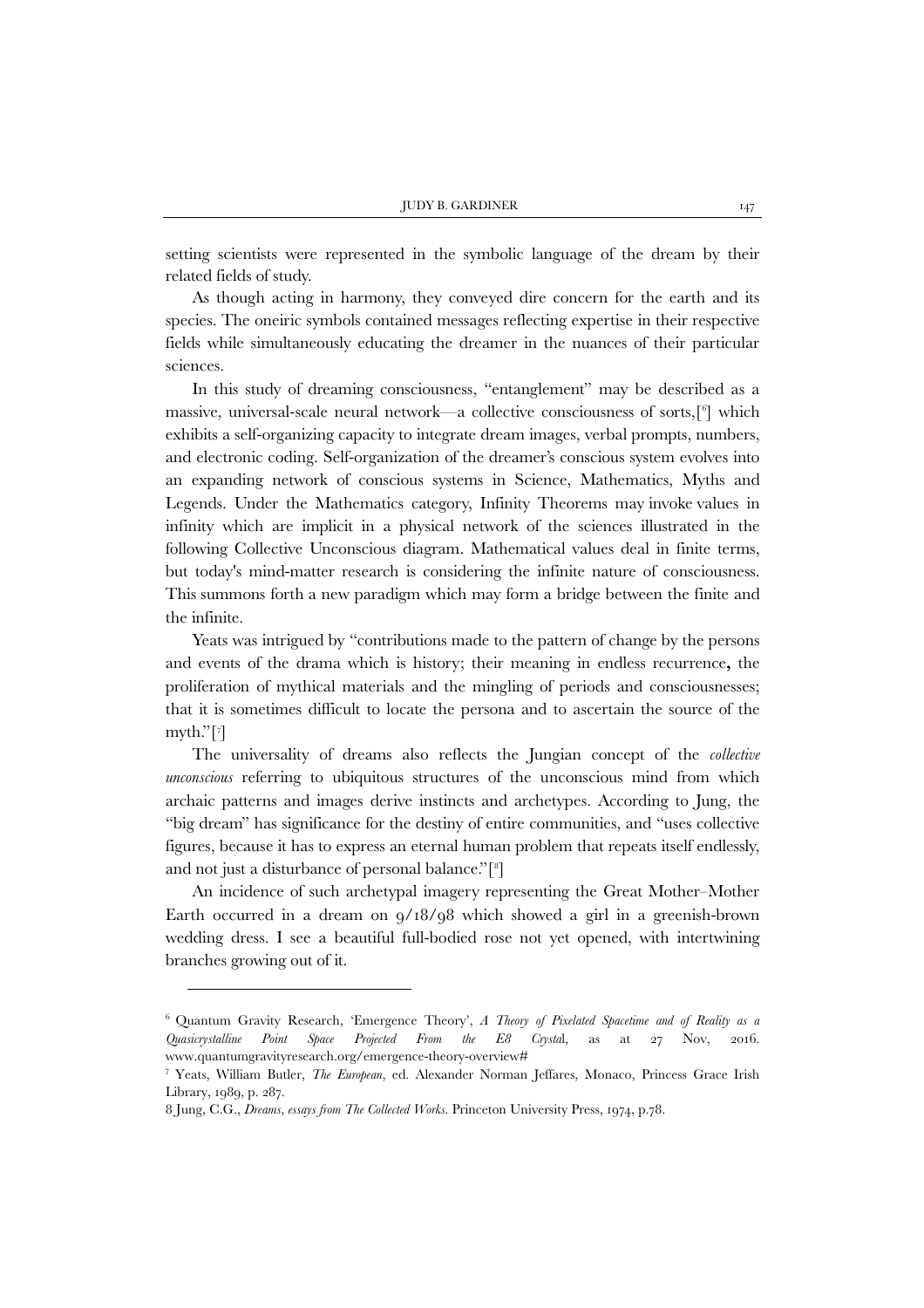Unscrambling the symbols in this dream, the *greenish-brown wedding dress* characterized the earth being wedded to geology. The *intertwining branches* represent the four mentors and their entwined sciences:

> Marie Curie–Chemistry, Physics Claudius Galen–Vision

Claudius Ptolemy–Astronomy

Nicolaus Steno–Geology

The *full-bodied rose* of the dream is now evident in the following Collective Unconscious Ancestral Memory chart.



Extensive study of these symbols revealed that seemingly random fragments became nonrandom patterns in replication and connectivity. Physical events corresponding to the continuous flow of dream data occurred for more than twenty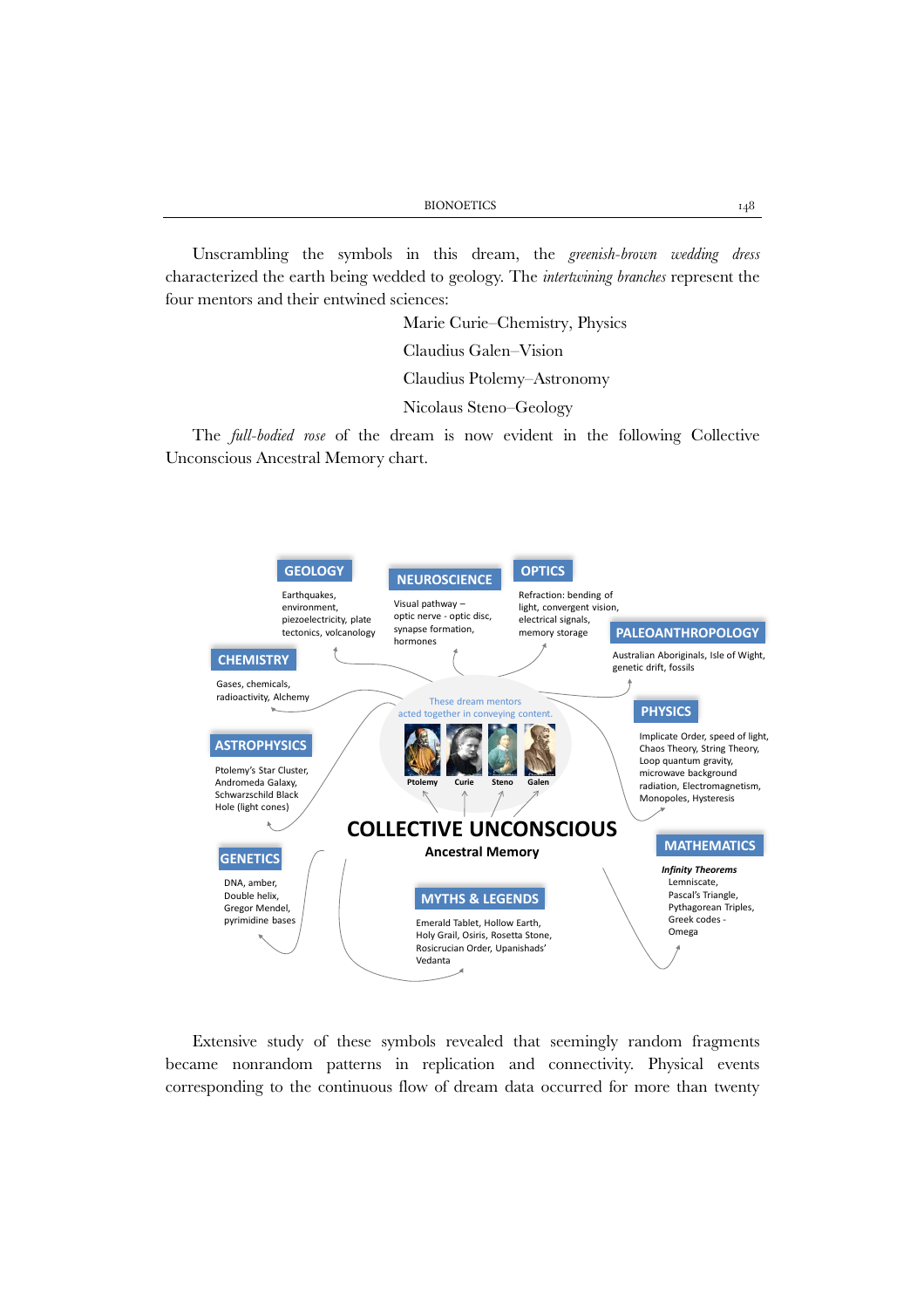years. Given that my scientific background is limited to a course in zoology, I propose that the dreams were a manifestation of an *ancestral memory erg grounded in science* and evolved to spirit, in the form of the collective unconscious, a cosmological "One Mind." Further, might the collective unconscious be present in all states of consciousness: waking, dreaming, and post-existence**?**

#### CLAUDIUS GALEN

1

The theories of revered second-century Greek physician, and philosopher, Claudius Galen, dominated European medicine for 1,500 years. His quest to discover the ancient mystery of cerebral or psychic pneuma presaged today's discussions of consciousness among physicists. Galen theorized a direct path of light rays to the optic nerve, and postulated that the action of psychic pneuma and sunlight on the air transforms into an "instrument of the soul" residing in the brain.

The year 1992 heralded a proliferation of dreams symbolizing visual, cortical and cognitive referents which introduced Galen's (c. 130–201) pneumatic doctrine of vision[[9](#page-8-0) ],[[10\]](#page-8-1). The volume and variety of disordered fragments hinted at an indefinable purpose prompting deeper investigation of the experience.

By 1994, intuitive logic and research began to focus on visual, emotional and cortical pathways in the brain concluding with premises stemming from neuroscientific and spiritual insights.[[11\]](#page-8-2) In 2005, cutting-edge discoveries in light and brain research revitalized my two decades of dream research leading to a re-examination of the effect of light on the brain.

It began with a dream image  $(11/11/94)$  of a key ring with five keys with a message that the same key fit all six apartments, but no one knows it. There are five keys but six apartments.

The metaphor of the keys represented the five senses, echoing Galen's theory that one cerebral pneuma acts for each sense organ**.** A day later, a dream message asserted that *the optic nerve was a breakthrough for mankind.*

The following excerpts from my paper, "A Scientific Inquiry: Galen's Optics in Dreams of Vision, Light & Pre-Natal Memory"[\[12](#page-8-3)] summarize various dream

<span id="page-8-0"></span><sup>9</sup> *Galen on the Usefulness of the Parts of the Body* vol.1, trans., intro. and comm. Margaret Tallmadge May, Cornell University Press, Ithaca, N.Y. 1968, pp. 392-93, 399-401, 418-19.

<span id="page-8-1"></span><sup>&</sup>lt;sup>10</sup> Ptolemy's Theory of Visual Perception, trans., intro. and comm. A. Mark Smith, Philadelphia: American Philosophical Society 86 (2), 1996, pp.20-29.

<span id="page-8-2"></span><sup>11</sup> Gardiner, Judy B., *A Dream Odyssey of Visual–Emotional–Cortical Connections*, Unpublished study, Library of Congress, 1997.

<span id="page-8-3"></span><sup>12</sup> Gardiner, Judy B., 'A Scientific Inquiry: Galen's Optics In Dreams Of Vision, Light & Pre-Natal Memory', JednakKsiazki, Nr.4, 2015, pp. 191-212.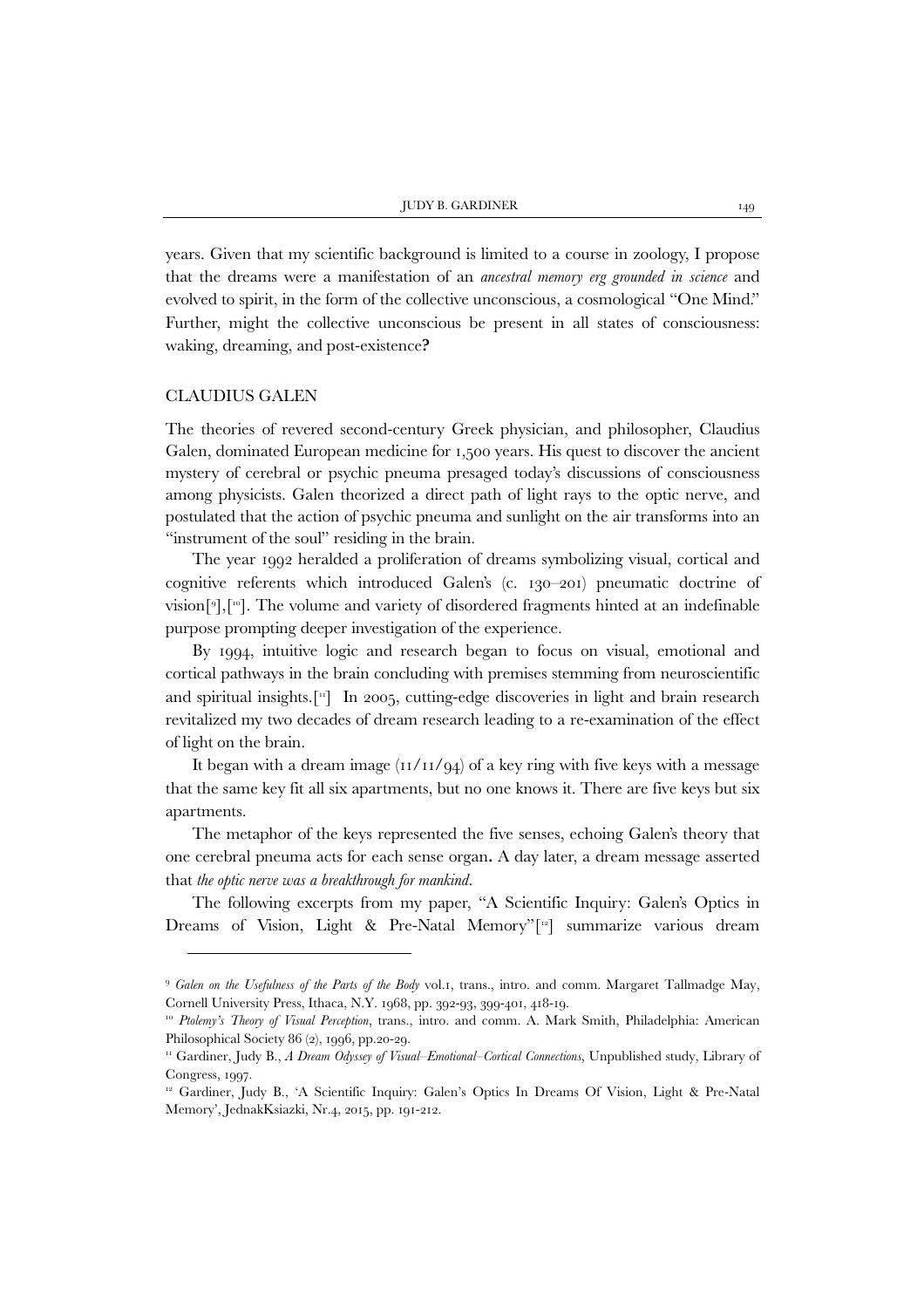connections found in the fields of optics and neuroscience research.

"This inquiry rests on the concept that Galen's cerebral pneuma is today's basis for consciousness which flows through a collective, universal mind and is the arbiter of all personal and universal energies.

(…) Under the nocturnal cover of dreams and their symbols slept truths that surpass reason and thought. Light appearing as sunlight, yet hidden, illuminated its speed, bending, and refraction. The symbolic *X* (chiasm), the *optic nerve key ring*  (sixth sense) the *old disc–CD player* (optic disc), repeating clues pointing to '*something under*' (hypothalamus) plus *funnels, recessed lighting, and cones led to that which is unseen –*  the infundibular recess."

Arriving in November 1997, not in a dream, but in the pneuma was this communiqué:

# *"A SINGLE BURST OF LIGHT!*

*The refraction of light traveling through the fibers of the optic nerve rotates the optic disc (blind spot) and the prismatic bending of light opens the visual field so that we can see all the facets of our lives in a single rotation or burst of light. The optic disc acts as the CD storing all the recorded information and is opened by the bending of light flowing through the fibers of the optic nerve."* 

Historic opinion juxtaposed with research led to this hypothesis:

"The introduction of photons of light in the optic nerve fibers may stimulate electrical signals that rotate the optic disc aka the *blind spot*, momentarily opening the visual field where prenatal memories may be activated."

Full explication of the above mentioned paper [[13](#page-9-0)] provides linkage of *the Adrenal Gland–the HPA Axis–the Third Ventricle* suggesting a synaptic function via retinal projections to the central nervous system, and the adrenal gland, via HPA axis pathways.

# QUANTUM COGNITION, THE HUMAN MENTAL LEXICON

Science writer Lisa Zyga observed, "The classical, intuitive view is that every thought,

[cwf.ug.edu.pl/ojs/index.php/JednakKsiazki/article/view/281/186](http://cwf.ug.edu.pl/ojs/index.php/JednakKsiazki/article/view/281/186)

<span id="page-9-0"></span><sup>13</sup> Gardiner, 'A Scientific Inquiry: Galen's Optics, pp. 191-212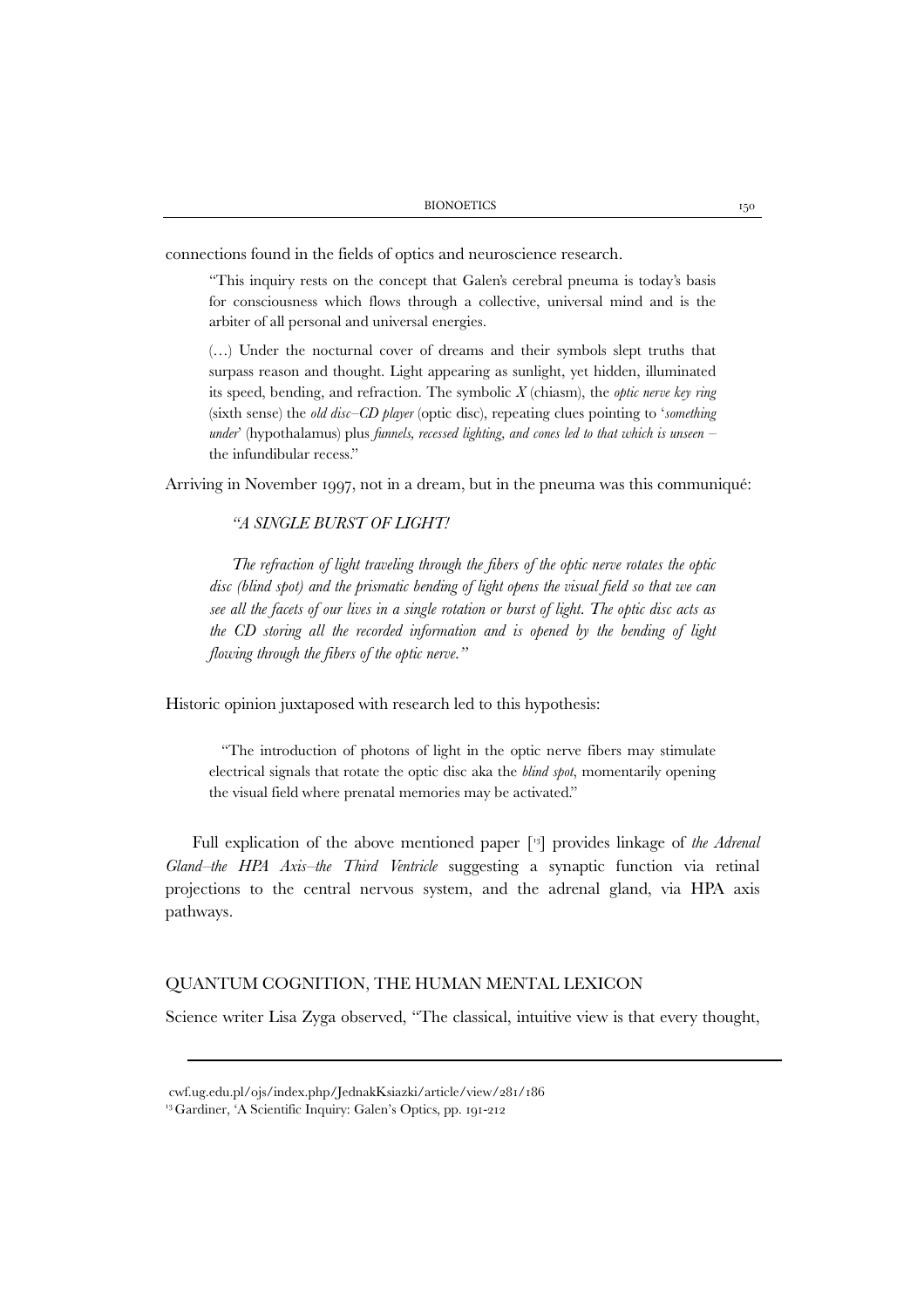or 'cognitive variable' that we've ever had can be assigned a specific, well-defined value at all times of our lives. But psychologists are challenging that view by applying quantum probability theory to how memories change over time in our brains."[[14](#page-10-0)]

Zyga has also suggested, "In trying to understand these connections, scientists visualize a map of links among words called the mental lexicon that shows how words in a vocabulary are interconnected through other words…Does word association spread like a wave through a fixed network, weakening with conceptual distance, as suggested by the 'Spreading Activation' model?"<sup>[\[15](#page-10-1)]</sup>

#### VISUAL ASSOCIATIVE RECOGNITION MEMORY

The act of dreaming a symbol, and then observing it in physical reality, stimulates consciousness and a broadening of memory through cross-connections. The faculty of conscious awareness and inquisitive thinking were instrumental in validating dream content and clarifying its circuitry to arrive at new insights.

In connecting thoughts and images, we intuitively practice recognition memory, which emerges from entangled quantum states of mind. An aspect of this long-term study demonstrates how the cue word *Mother* persistently activated the entire associative structure of geologically based dreams. Similarly, a surge of cue words shaped the Galen study on vision, light and memory with symbolic repetition of *visual, cortical and cognitive components.*

From material physics to dreaming consciousness, it appears that

1

"quantum systems—atomic spins, perhaps are being driven by oscillating electromagnetic fields(…) 'Neural network' models of associative memory were developed originally in conjunction with studies of the properties of spin glasses, with different kinds of couplings between the spins. It seems likely that this deep and subtle field of research will continue to generate new concepts of far-reaching  $impact.$ [<sup>16</sup>]

The Visual Associative Recognition Memory chart shown below summarizes the steps involved in this dream translation process.

<span id="page-10-0"></span><sup>14</sup> Zyga, Lisa, 'In quantum theory of cognition, memories are created by the act of remembering', March 17, 2014. [phys.org/news/2014-03-quantum-theory-cognition-memories.html](https://phys.org/news/2014-03-quantum-theory-cognition-memories.html)

<span id="page-10-1"></span><sup>15</sup> Zyga, Lisa, 'Scientists Model Words as Entangled Quantum States in our Minds', 2009. [www.physorg.com/news154180635.html](http://www.physorg.com/news154180635.html)

<span id="page-10-2"></span><sup>16</sup> *Condensed-Matter and Materials Physics: Basic Research for Tomorrow's Technology*, Ch 4, 'Nonequilibrium Physics', 1999, pp.168,181. [www.nap.edu/read/6407/chapter/7](http://www.nap.edu/read/6407/chapter/7)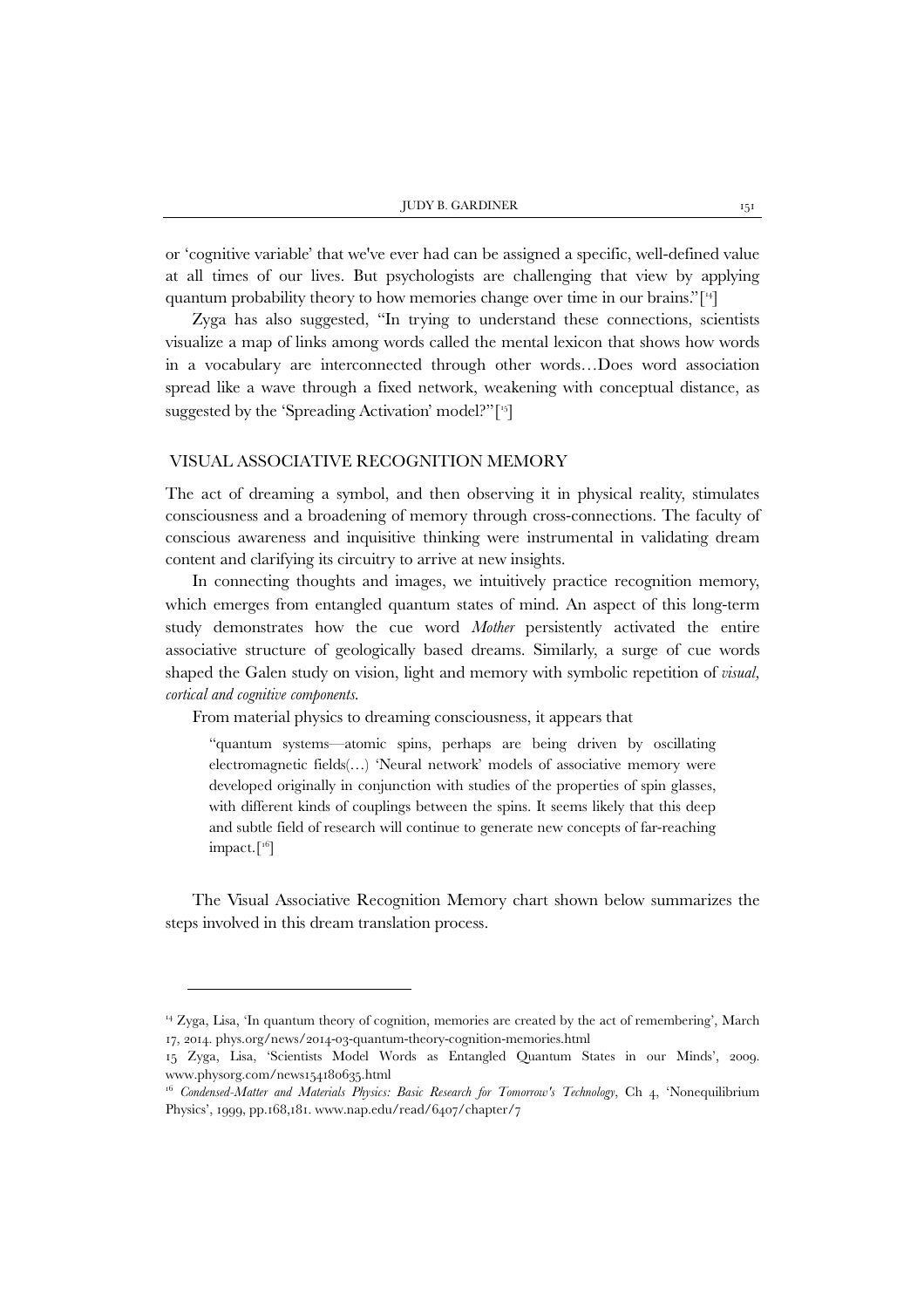

# RETROCAUSALITY TIME LOOPS

The time elapsed during a dream experience, the breadth or expansion of awareness, and the depth of arcane science in areas unknown to this author, exhibit possible retrocausal occurrences**.** Consider dreams with their many details as entangled particles. A *cracked toenail* in a dream may focus on one detail or particle—not mentioning a volcanic eruption.[[17](#page-11-0)] Once decoded and researched, the volcanic eruption of Krakatoa in 1883 is discovered, when two particles or parts of the dream were entangled, i.e., the *cracked toenail*, and another part (Krakatoa) unknown at the time to the dreamer.

This may be described as retrocognition in dreams or retrocausality in physics, in that a volcanic eruption had occurred more than 100 years ago, but was dreamt about in the present. This resonates with quantum theory, in that entangled particles travel in both *space* and *time*—within which exists consciousness, or what Galen referred to as cerebral pneuma.

<span id="page-11-0"></span><sup>&</sup>lt;sup>17</sup> Gardiner, Judy B., *Lavender: An Entwined Adventure in Science & Spirit*, BookSurge Publishing, July 28, 2011, p. 413.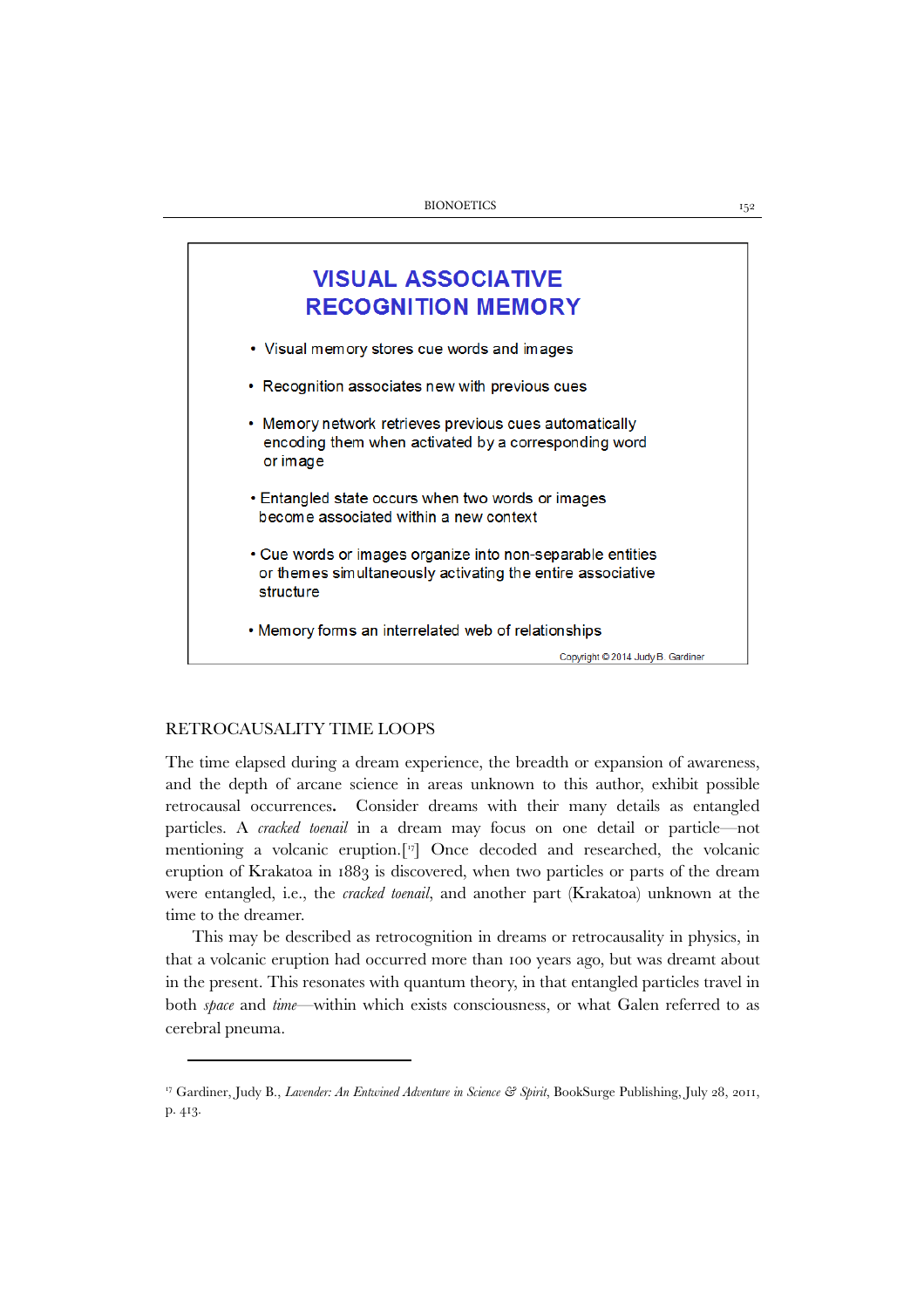[Emergence Theory] "views spacetime in a way that builds on Einstein's spacetime model, in which the future and past exist simultaneously in one geometric object. We view this object as a system in which all frames of spacetime interact with all other frames all the time. In other words, there is a constant, dynamic, causality loop relationship between all moments in time, where the past influences the future and the future influences the past**."** [[18](#page-12-0)]

Following is one transpersonal and one personal dream experience that reflect the backward-and-forward question of spacetime and information processing.

#### CORUNDUM IN A CONUNDRUM: A QUANTUM PARADIGM:

Corundum *Al*2*O*3—Canadian Shield—Precambrian Rock—Relic Particles Stream of consciousness connects mind and matter, illustrating a geological dream sequence from the present to an actual finding from the deep past.

An early dream (4/13/94) messaged that *corundum meant a "new order or paradigm*." Corundum, an aluminum oxide, indirectly revealed a puzzling theme. It was the first mineral among many to teach the nomenclature of the transpersonal variety of dream experience. That was its primary function, but as I would discover, not its only one. The similarly spelled and pronounced conundrum was a riddle with a pun in its answer, but the word in the dream was clearly corundum.

An actual conundrum was evidenced in thousands of dream fragments, in which corundum was a mere particle, but when connected to a blizzard of other particles, it led to a quantum paradigm, a new order of dreaming-waking consciousness.

In a dream five years later, *a chemist upstairs redelivered corundum*—*this time identified by chemical formula*: *Al*2*O*3.

Transpersonal Dream (Present to Deep Past)

Dream (1999)*: I explain to someone that certain rocks attract the rainwater, which has acid in it, and how the CFCs in the rain are attracted to hydrocarbons–carboniferous rocks.*

Research: "Hydrocarbon gases have been found in deep rocks and ground waters throughout the Canadian Shield. Geologically they are Precambrian rocks which are billions of years old. The gases usually trapped in fracture systems throughout the rock are released when mine drilling penetrates their ancient layering. In recent years, Earth scientists have discovered that life on Earth extends far deeper

 $\overline{a}$ 

<span id="page-12-0"></span><sup>&</sup>lt;sup>18</sup> Quantum Gravity Research, 'Emergence Theory'.

[www.quantumgravityresearch.org/emergence-theory-overview](http://www.quantumgravityresearch.org/emergence-theory-overview)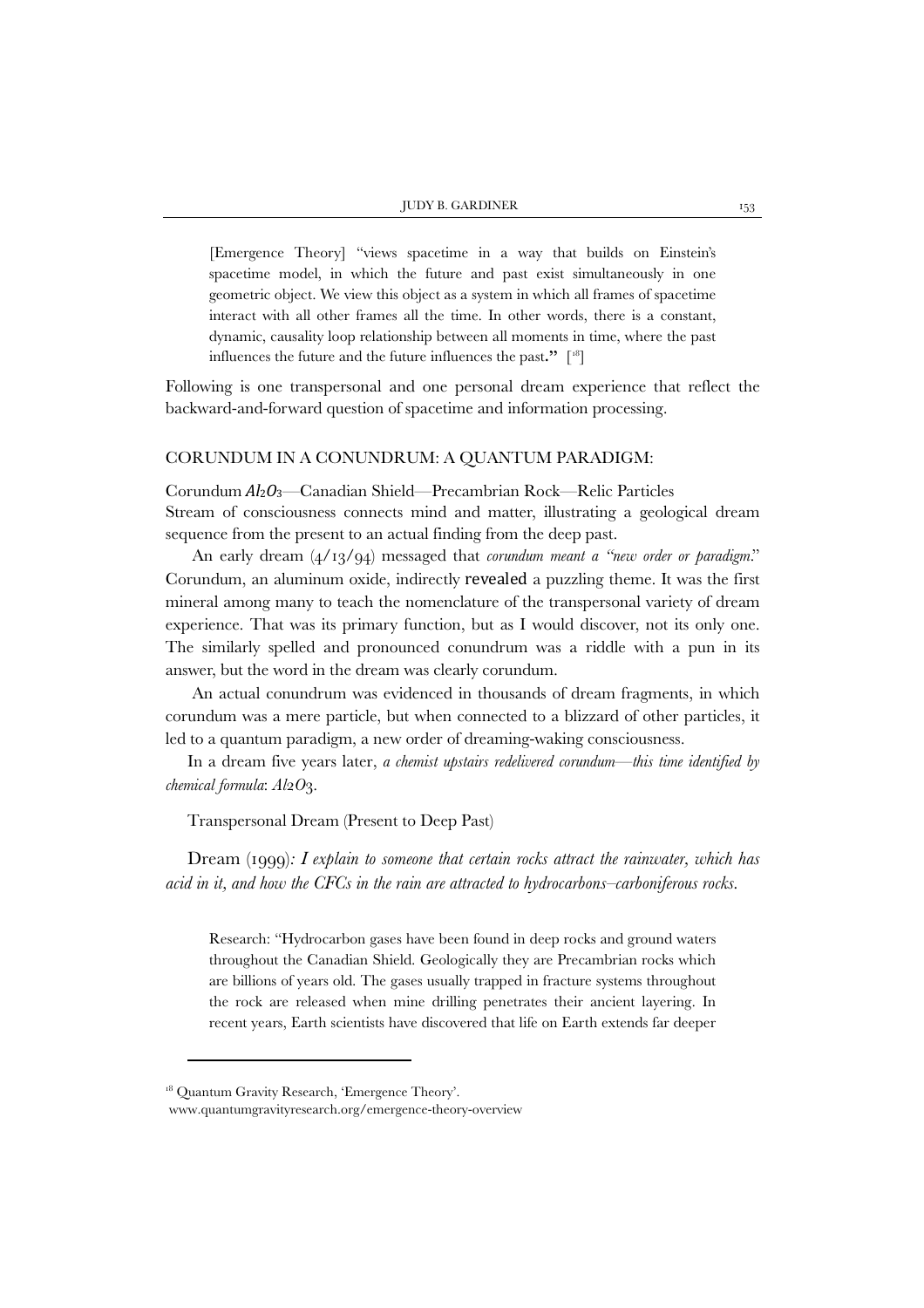than ever thought possible. Evidence of these gases may be similar to th[os](#page-13-0)e that may have played a part in the formation of the earliest life on the planet."[19]

# A KEY TO THE GEOLOGIC PAST

#### *A piece of Africa attached to Newfoundland?*

Information processing does not always move forward in time. This chronology begins in the mind of the dreamer in the present (1999), moves into the past (250 mya) and, into the future as evidenced in precognitive dreams ranging from the minutiae of geologic symbols to persons, places, events, etc.

Multiple dream cues, e.g. *Newfoundland, Africa, shield, diamond, marabou and Tanzania,* directed this author to the Canadian Shield, a large geological area of exposed Precambrian rock.<sup>[[20\]](#page-13-1)</sup> Analogous dreams motivated a trip to the [Avalon a](https://en.wikipedia.org/wiki/Avalon_Peninsula)nd Burin [Peninsulas](https://en.wikipedia.org/wiki/Burin_Peninsula) on the eastern part of Newfoundland, an ancient part of Northern Africa about 250 million years old.

# RELIC PARTICLES

Antony Valentini observed:

"It is suggested that 'non-quantum' or nonequilibrium matter might exist today in the form of relic particles from the early universe. We describe how such matter could be detected and put to practical use. Nonequilibrium matter could be used to send instantaneous signals, to violate the uncertainty principle…Experiments are under way searching for cosmological dark matter, which is often assumed to be made of relic particles from early times. If such particles are found, they or their decay products could be tested to see if they obey the Born rule  $p=|\psi|_2$ ."[<sup>[21](#page-13-2)</sup>]

Precambrian rock in the Avalon Peninsula, a possible relic?

The Precambrian is the earliest period of Earth's history<sup>[[22](#page-13-3)]</sup>, suggesting that a large area of Precambrian rock may contain relic particles. A plausible history of the Precambrian indicates that time is subdivided into two vast eons—the Archean and the Proterozoic—the latter estimated to have begun 2.5 billion years ago.

<span id="page-13-0"></span><sup>19</sup> Lollar, B. Sherwood, Westgate,T., Ward, J., Slater, G.F and Lacrampe-Couloume, G. 'Abiogenic formation of alkanes in the Earth's crust as a minor source for global hydrocarbon reservoirs', Nature, Vol. 416:522-524 ( 2002) [bsl@quartz.geology.utoronto.ca](mailto:bsl@quartz.geology.utoronto.ca)

<span id="page-13-1"></span><sup>&</sup>lt;sup>20</sup> [en.wikipedia.org/wiki/Geography\\_of\\_Newfoundland\\_and\\_Labrador,](https://en.wikipedia.org/wiki/Geography_of_Newfoundland_and_Labrador) as at 1999.

<span id="page-13-2"></span><sup>21</sup> Valentini, Antony, *Subquantum Information and Computation*, Cornell Univ. Library, 12 Apr 2002. arxiv.org/abs/quant-ph/0203049<br><sup>22</sup> [en.wikipedia.org/wiki/Geography\\_of\\_Newfoundland\\_and\\_Labrador,](https://en.wikipedia.org/wiki/Geography_of_Newfoundland_and_Labrador) as at 1999.

<span id="page-13-3"></span>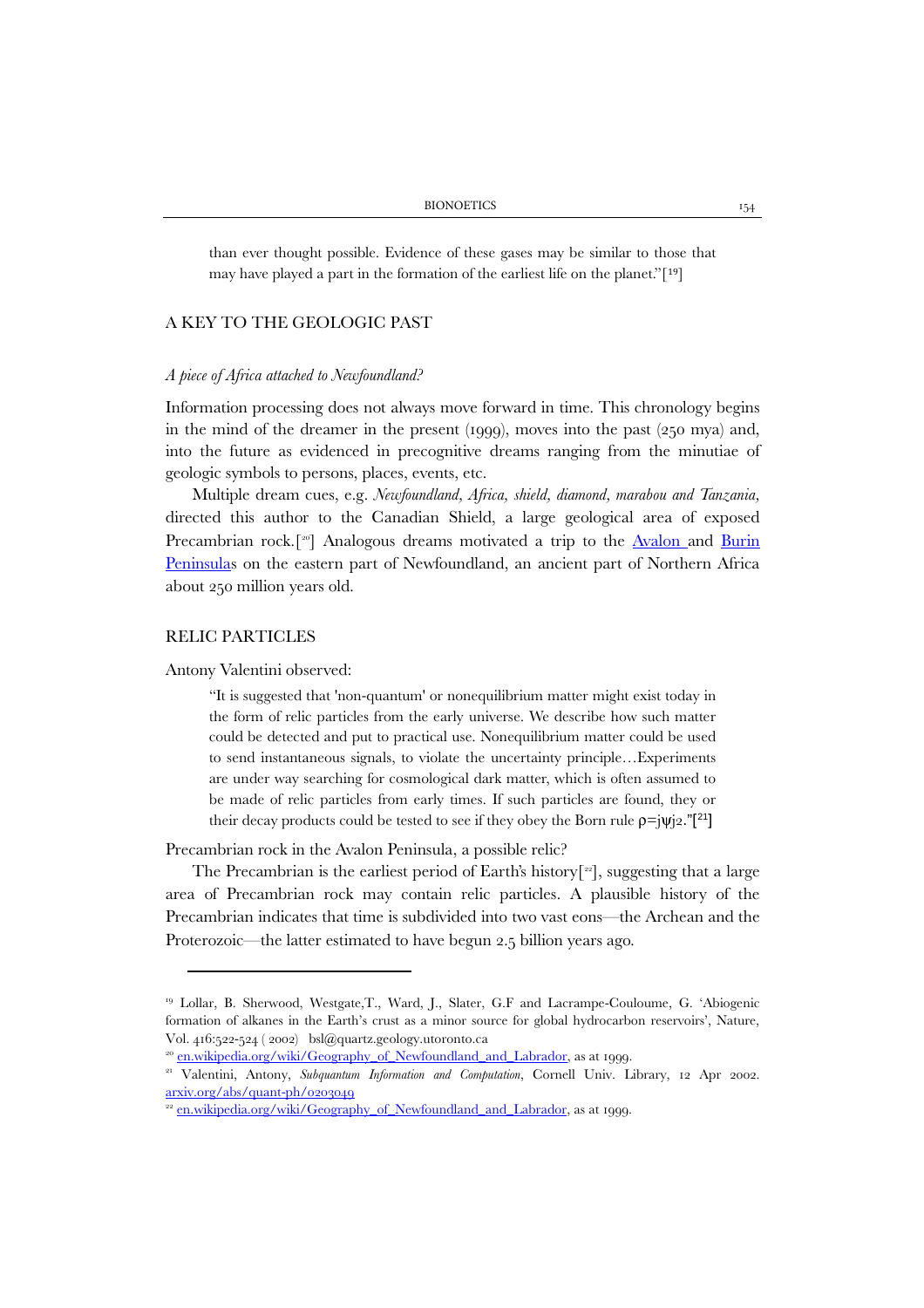~~~~~~~~~~~~~~

Emerging theories apply quantum physics principles to psychology. In this study of geologic events in time and space, powerful analogs between human psychology and geophysics suggest cumulative memory.

# HUMAN & EARTH MEMORY

Small Events – Large Events

#### *Behavioral Psychology – Transpersonal to personal dreaming*

Guthrie's law of contiguity is based on human behavior and stimulus-response associations. The law of contiguity may also describe repeatable patterns of geologic history pointing to activity within the Earth. *Movements are small stimulus-response combinations that create an action.* A learned behavior is a series of movements. We don't learn complete behaviors. If Mother Earth's safety is threatened, her stability compromised, she may remember the initial movement—and revolt. This is Mother Earth's learned behavior. Geologic reactions in earth behavior suggest an iteration of human behavior and panpsychism, the view that the Universe itself is an organism that possesses a mind.

Bohm observed, "It is implied that (…) a rudimentary consciousness is present even at the level of particle physics."

# *Earthquake Dynamics*

1

One interdisciplinary research topic—stick-slip friction plus fracture—refers to earthquake dynamics. Physicists and seismologists have recently discovered that models of earthquake faults consisting of elastically coupled stick-slip slider blocks are deterministically chaotic systems that exhibit some of the characteristic behavior of actual faults. The qualitative picture that they provide, in which *large events occur intermittently as cascades of small events*, is an intriguing caricature of many kinds of selforganized phenomena that might prove to be useful in seismology.[[23\]](#page-15-0)

<sup>&</sup>lt;sup>23</sup> Condensed-Matter and Materials Physics: Basic Research for Tomorrow's Technology, Ch: 4 Nonequilibrium Physics, 1999, p.186[. https://www.nap.edu/read/6407/chapter/7](https://www.nap.edu/read/6407/chapter/7)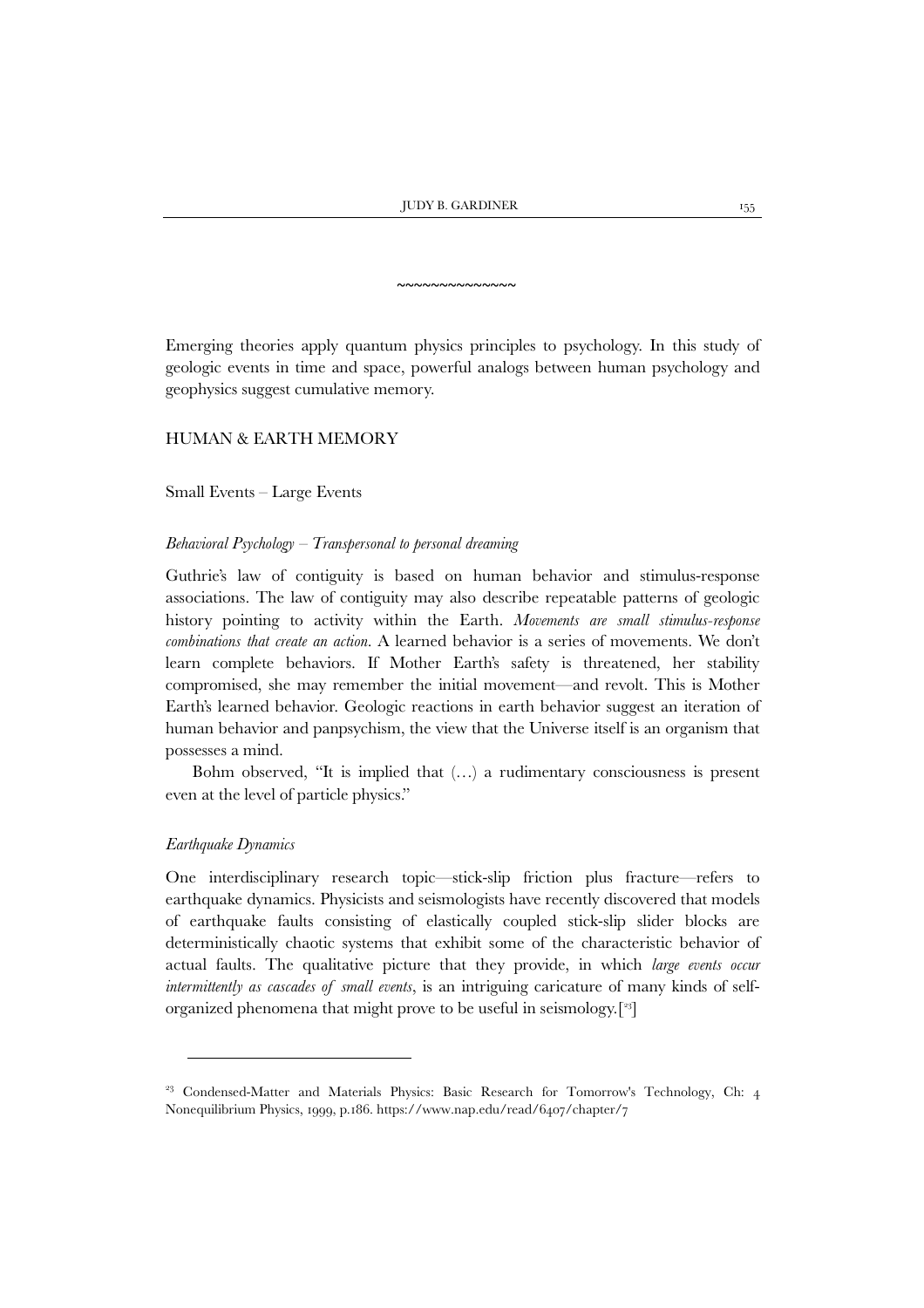# *Earth's Magnetic Memory*

Hysteresis  $((3/23/97 \text{ dream})$  describes the dependence of the state of a system on its history, and the basis of memory and residual magnetism that retains a record of the [earth's magnetic field.](https://en.wikipedia.org/wiki/Earth%27s_magnetic_field) If a given input alternately increases and decreases, the output tends to form a loop. Loops may also result from a dynamic lag between input and output. Magnetic hysteresis loops, being mainly *rate-independent*, make possible a durable memory.

Remanence or remanent magnetization or residual magnetism is the magnetization left in a ferromagnetic material such as iron, after an external magnetic field is removed. It is also the measure of that magnetization. Colloquially, when a magnet is "magnetized," it has remanence. Remanence in magnetic storage devices is used as a source of information on the past Earth's magnetic field in paleomagnetism.[[24\]](#page-15-1)

# SUMMARY: Corundum in a Conundrum

Corundum *Al*2*O*3—Canadian Shield—Precambrian Rock—Relic Particles

This virtual *conundrum*—a riddle with a pun in its answer—led to more research, and the following inquiries:

• Might corundum be found in ancient Precambrian rock in the Canadian Shield; specifically, the Avalon and Burin Peninsulas?

• If particles of corundum were found and analyzed in igneous rock, would they contain magnetic remanence?

Corundum, a crystalline form of aluminum oxide  $(A_2O_3)$ , was the model underlying the *conundrum* of quantum dreams. As a rock-forming mineral, corundum requires only its base materials, aluminum and oxygen, to come into contact with heat and pressure in sufficient amounts. When an igneous rock develops from cooling magma, crystals of corundum may form inside. As the Canadian Shield is a large geological area of exposed Precambrian rock, paleomagnetic data measured from Precambrian rocks are fundamental in deciphering the early history of our planet. This may assist in the search for relic particles.

Personal Dream – Past to Present Prenatal Consciousness

<span id="page-15-1"></span><span id="page-15-0"></span><sup>24</sup> [en.wikipedia.org/wiki/Remanence](https://en.wikipedia.org/wiki/Remanence) as at 11 Jan. 2017.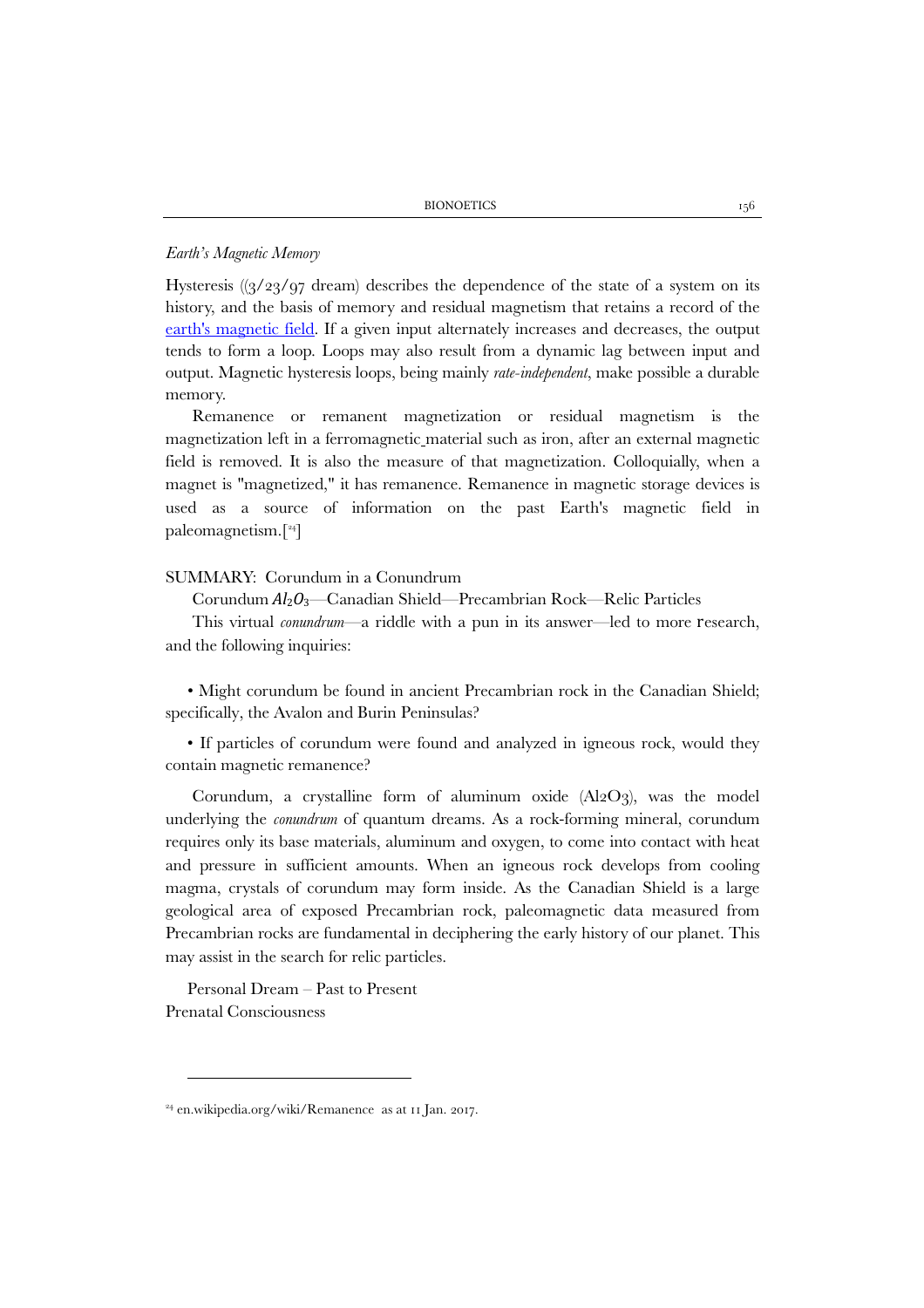#### (1996) Dream entitled *Yip Yip Yaphank*

(1940) Song my father sang in the 1940s; *Oh How I Hate To Get Up in the Morning* was the lead song in *Yip, Yip, Yaphank*, a 1918 Broadway play. I had no waking knowledge of this play.

This dream described the choreography and performance of the dance number in a 1918 New York Times theatrical review in uncanny detail. Had the illumination of an original memory matrix in the amygdala retrieved a current life memory (the song) and encoded a pre-birth event (the Broadway play). Consolidation of the remembered song and an unremembered play is notable. Dream images symbolizing a conscious waking state paired with the song: an *alarm clock* (circadian clock), a *computer* (neural processing), and *a shower cap* (worn upon waking).

Neurobiologists contend that the strength of memory is controlled by the number of cells in the auditory cortex that process a sound.[[25](#page-16-0)] The *Yip Yip Yaphank* dream may conjure an auditory memory of a song, referred backwards in time. The theory of transsaccadic memory within the conceptual framework for object perception contains four levels of representation, one being an abstract long-term recognition network,[[26](#page-16-1)] which may apply to prenatal memory.<sup>[[27](#page-16-2)]</sup>

# COMPLEX SYSTEMS THEORY

1

Basic principles of systems thinking explore complex relationships between human beings and technology, to determine how humans develop meaningful and satisfying roles, and interact with their mechanical and electronic counterparts.

Learning about cybernetics and the word "kybernetes" (**Greek**: "*to steer*"), as well as the study of mechanisms in machine systems, immediately evoked my experience of a series of anomalistic computer occurrences. For years, Greek and other electronic codes had been inserted on my computer in areas significant to my writings. Such codes triggered associations steering me toward something larger; i.e., the collective unconscious and an ability to access it. The all-encompassing message, a combination of dream content and computer code, was one of "wholeness" related to a range of scientific disciplines. Inserted computer codes or ciphers pointed to dream content

<span id="page-16-0"></span><sup>&</sup>lt;sup>25</sup> Kim, Dongbeom, Pare, Denis, Nair. Satish S. 2013. "Assignment of Model Amygdala Neurons to the Fear Memory Trace Depends on Competitive Synaptic Interactions". Journal of Neuroscience 33 (36): 14354. DOI: 10.1523/JNEUROSCI.2430-13.2013

<span id="page-16-1"></span><sup>26</sup> Irwin, David E., 'Integrating Information across Saccadic Eye', Current Directions in Psychological Science, *5*(3), 1996, pp. 94-100.

<span id="page-16-2"></span><sup>27</sup> Gardiner, Judy B., 'A Scientific Inquiry', 2015, pp. 206-8.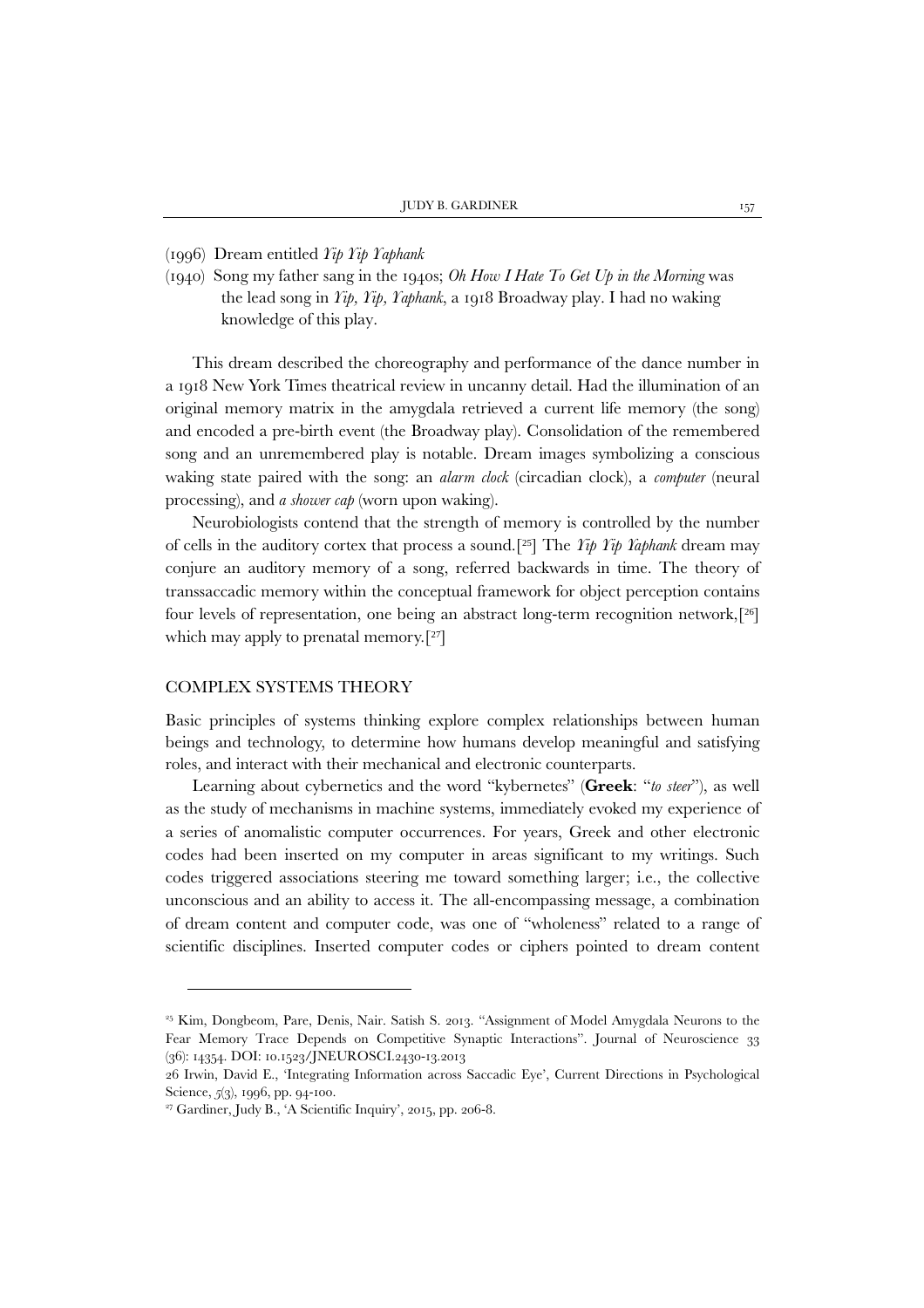initially framed in dreams of **vision and light** and later explicated to include dire concerns about planetary health repeatedly expressed in dreams of **geology.**

The most striking dream (12/3/98) in this category concerned *a breathing pea pod and a split pod; i.e.* a computer workstation. The acronym "POD" stands for point of demarcation, the physical point at which the public network of a telecommunications company ends and the private network of a customer begins.

Like the subsystems and layers built into the operating system of a computer, an open source of communication, I suggest that dreaming consciousness as a biological function may also be a vehicle for communication from the collective unconscious.

Dreams develop a vocabulary for distinguishing different sorts of data. A trait common to data compression and the Dream is that data in both electronic and dream coding is conducted through an invisible and unanticipated method of insertion. The unpredictability of content in dreaming consciousness is analogous in waking consciousness to the sudden insertion of a computer code. This suggests the possibility of a neural signaling system.

## PHENOMENOLOGY OF CODE— MIND-MATTER—QUALIA[[28\]](#page-17-0)

*"Either there are two miracles that have to be admired together in the same way, or there are none."*[[29\]](#page-17-1)

Computer insertions or ciphers using numbers, fonts, punctuation, bolding, color changes and repeating encoded messages began in 2000 continuing for nearly ten years. Ciphers were inserted in manuscript text while I was typing. This activity continued after the computer and hard drive were replaced in 2004.

A systematic logic in relation to the overarching message of "*wholeness*" triggered a sense of advancing toward something not yet known. Computer behavior in immediate response to typewritten text evoked a simultaneous mind-matter **action-reaction**, unlike in physics where for every *action*, there is an equal and opposite *reaction.*

This action-reaction loop suggesting integration of mind and matter sparked an instantaneous surge of energy, eliciting an unidentified sense of purpose, feelings of validation, and beatific waves of connectedness to *all that exists*. Such phenomena may be considered a development of *intuitive logic* combined with visual associative

<span id="page-17-0"></span><sup>&</sup>lt;sup>28</sup> Gardiner, Judy B. 'The Illusion of Fragmentation, the Architecture of Wholeness and the Collective Unconscious' in Editor(s) *Dreams, Phantasms and Memories,* trans*.* Wojciech Owczarski and Zofia Ziemann*,*  Gdansk, Wydawnictwo Uniwersytetu Gdanskiego, 2015, pp. 83-85.

<span id="page-17-1"></span><sup>&</sup>lt;sup>29</sup> Latour, Bruno, *The Pasteurization of France* 'Irreduction of "the Sciences"', 4.5.7.2, Harvard University Press, 1993, pp. 226-7.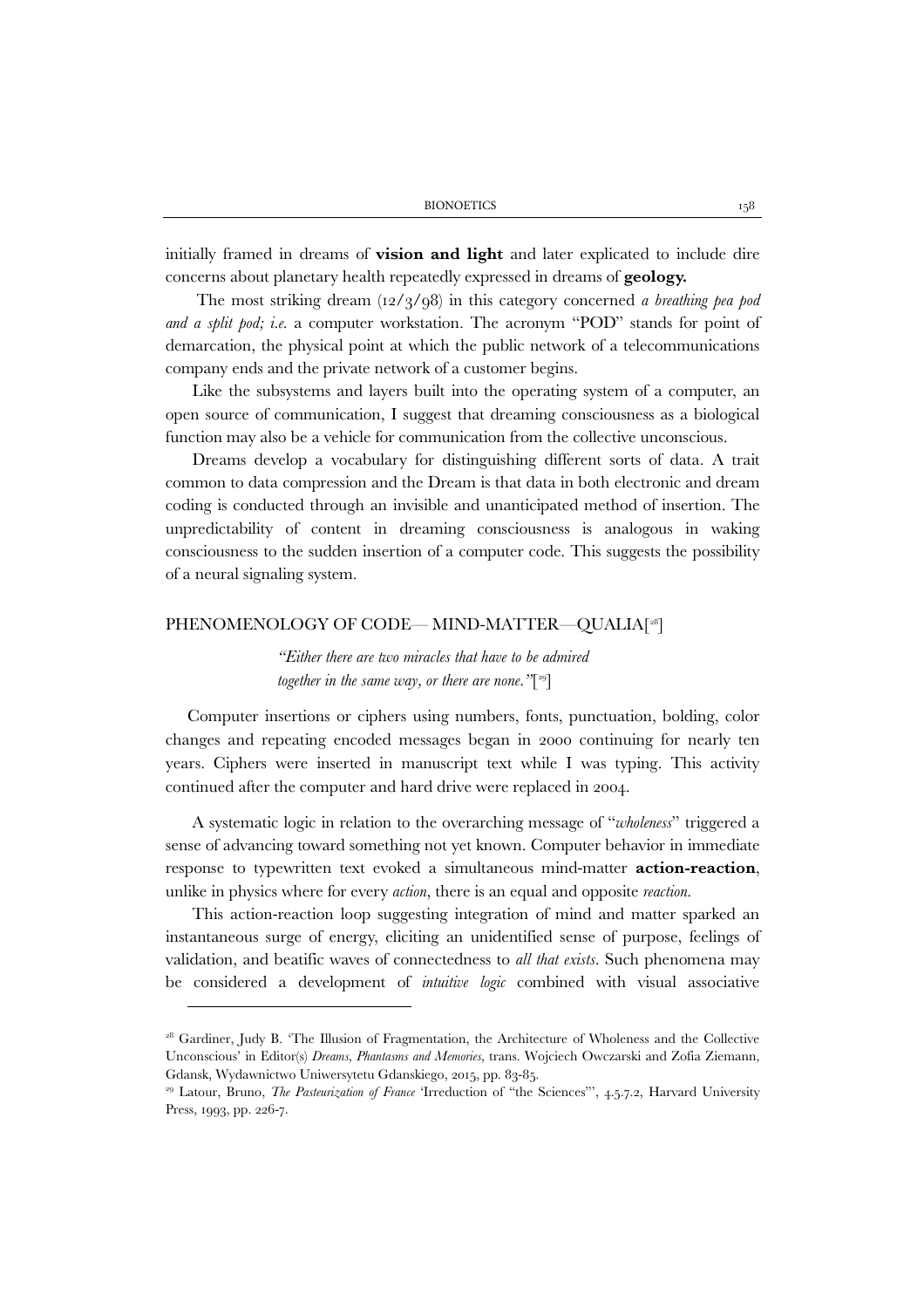recognition memory.

*An example of mind–matter simultaneity:*

*The words subduction and zone were inserted separately. Connecting them pointed to a "subduction zone," a region of the earth's crust where tectonic plates are moving together and one plate is forced to dive below the other. This was a principal geologic behavior in the study.*

Mind: Thinking of subduction zones in my work

Matter: Observing computer insertion

Enlarged font in caps S U B D U C T I O N

Decreased font zone

Here the faculty of consciousness exists in both mind and matter unifying the two. The interval of time between mental and visual is non-existent, thereby suggesting simultaneity. This experience is reminiscent of Bohm's reference: "Quantum interconnectedness as the intimate interconnection of different systems that are not in spatial contact."

The simultaneous reaction may correspond to the **hard problem of consciousness,** a key element of the mind-body problem:

"• Mental waves are not generally conscious, they do not have "qualia" unless the matter they act on reacts directly back on them.

• This "two-way" street of direct action-reaction between mental quantum information waves and their matter "beables" is the elan-vital essential signature of life." $\lceil$ <sup>[30](#page-18-0)</sup>]

An anomalistic sampling:

• A direct transcription*: expanded letters imitating copy and the message of "oneness" in my manuscript*:

if you on Earth can compress many dreams into one why can't we do the r e v e r s e and spread out the clues. After all, from our vantage point th

1

<span id="page-18-0"></span><sup>&</sup>lt;sup>30</sup> Sarfatti, Jack,

[www.academia.edu/31066709/Post-](http://www.academia.edu/31066709/Post-Quantum_Physics_Solution_of_the_Consciousness_Hard_Problem_Jack_Sarfatti)

[Quantum\\_Physics\\_Solution\\_of\\_the\\_Consciousness\\_Hard\\_Problem\\_Jack\\_Sarfatti,](http://www.academia.edu/31066709/Post-Quantum_Physics_Solution_of_the_Consciousness_Hard_Problem_Jack_Sarfatti) as at 17 February 2017.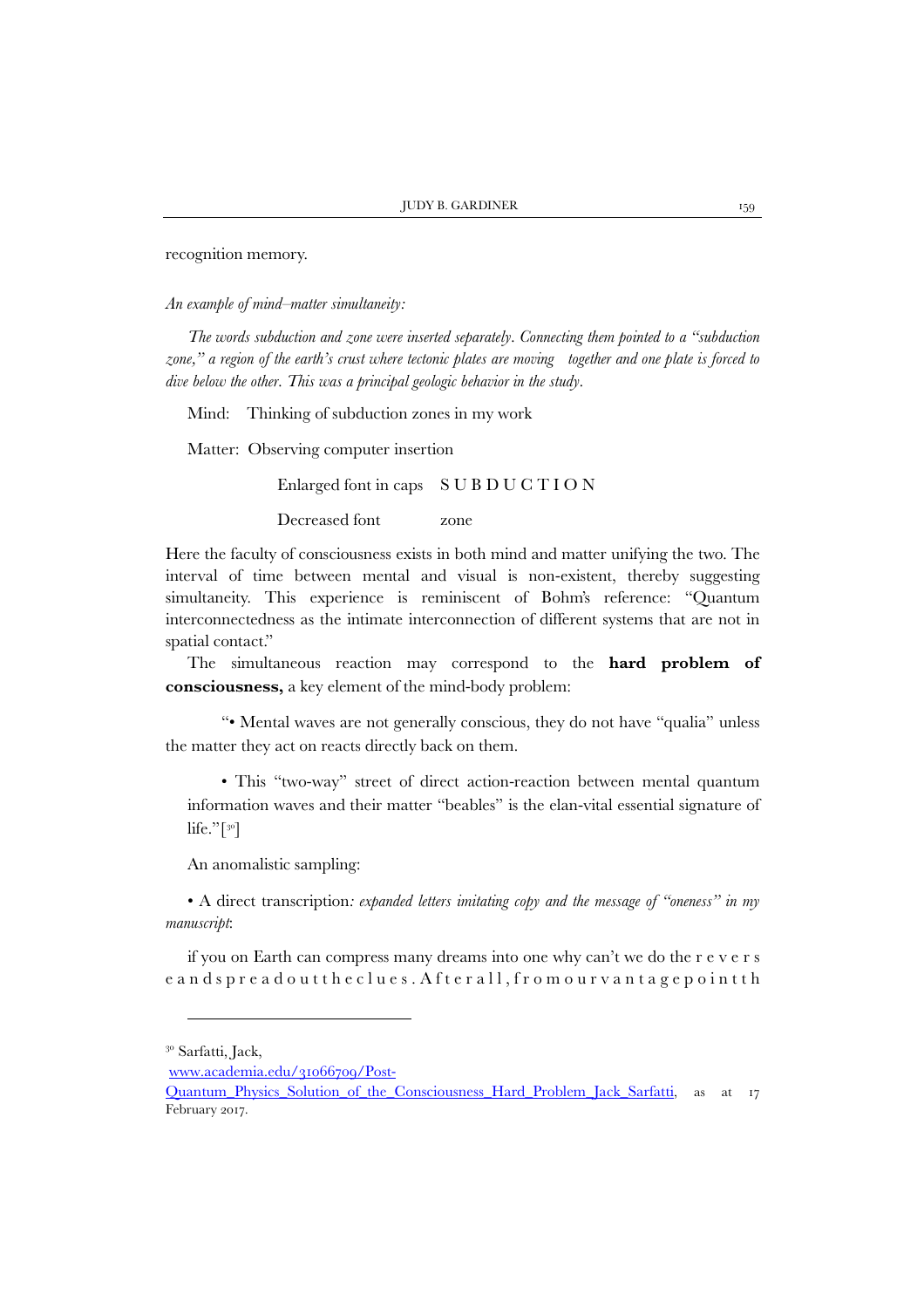e r e i s n o d i f f e r e n t i a t i o n b e t w e e n n e i g h b o r h o o d s . . . . . . e v e n c ontinents blur.

#### • *Bolded words*:

# **geology, radioactivity, Word of God, electronic, Grail, Omega, Speed of Light**

• *Color Changes*

(corresponding to words in text)

Blue/Lavender – Illusion

Gray – Past life

Green – Earth

I investigated the origins of codes and noted that "steganography" tracing back to 440 B.C. was first used by the Greek historian, Herodotus. Derived from two Greek words—s*teganos,* meaning ''covered''; and *graphein*, which means ''to write,'' or translate into "secret writing."

Second century thinkers, Galen and Ptolemy, two of the science mentors in the dreams, were of Greek descent. Galen wrote on sense perception, elaborating on vision; Ptolemy studied optical phenomena and the law of refraction. Their life works, commingled in optics, became a guiding force in this inquiry in consciousness and the integration of waking and dreaming. The synchronicity was eye-opening.

• *Greek codes*

Greek characters below replaced "On the Function of the Parts of the Body," Galen's description of the structure of the eyes and process of vision.

 $(6/23/00)$ 

In his treatise  $X\varphi$  ' $\theta'\Omega$   $\omega \varphi'$ ' $\chi \omega \varphi$   $\omega \omega' \theta' \Omega$ ;'''',  $\omega \omega' \theta' \Omega$   $\omega \omega'$ ; Galen (129-200 A. D.) presented a detailed anatomical description of

 $(10/17/09)$   $[31]$  $[31]$  $[31]$ 

<sup>31</sup> Gardiner, *Lavender,* 439.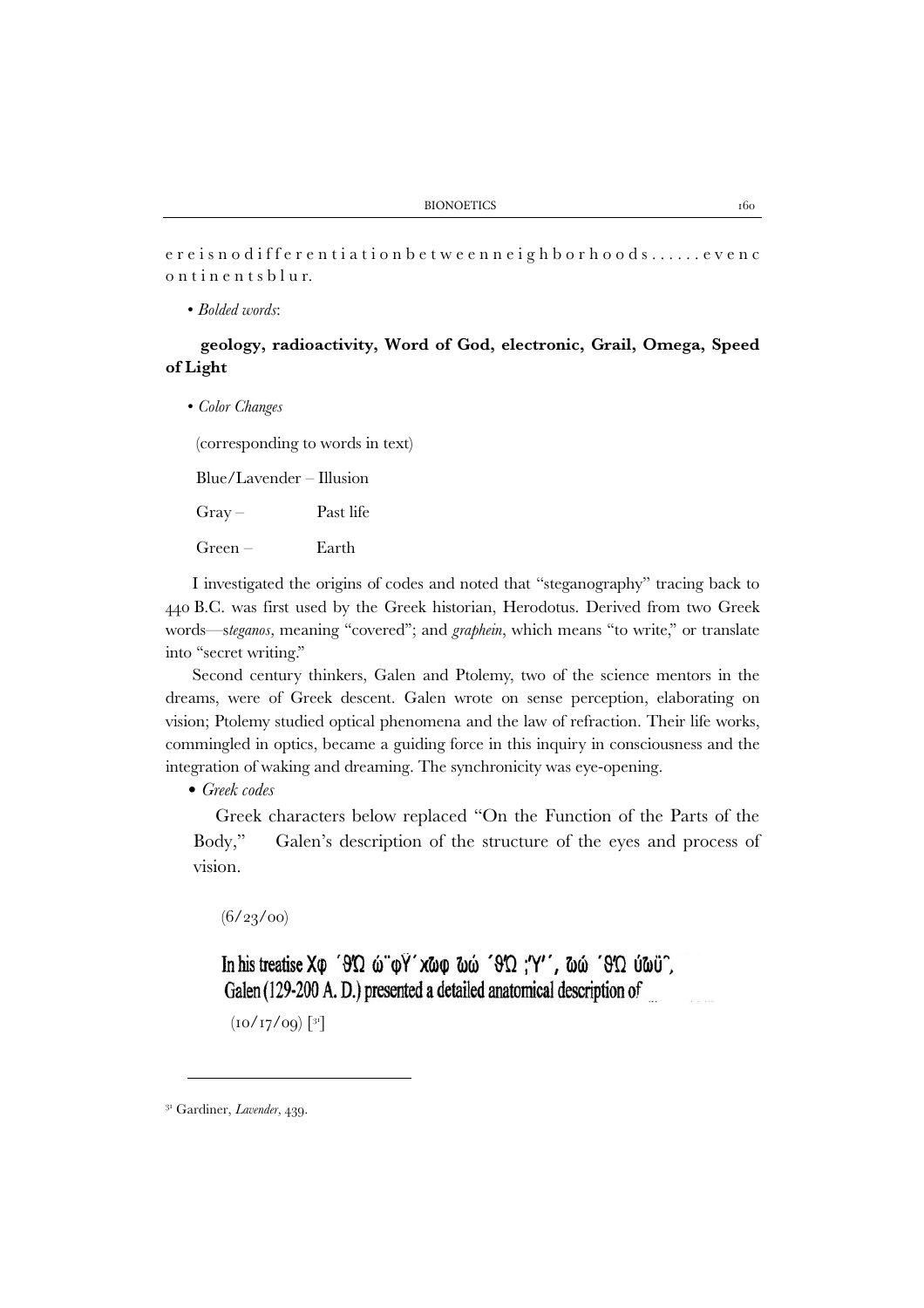Two sets of the same pair of Greek characters matched those inserted in earlier text, which translated to the phrase "of Theos" (God), followed by the Greek uppercase omega, the last letter of the Greek alphabet—meaning the end, the conclusion, the ultimate limit.

| $\mathcal{H}(\lambda)$ | 752 |
|------------------------|-----|
| $\mathcal{H}$          | YU. |

• A dream (9/11/00) of a WORD-KEY cryptogram emerged: *It all centers on a hole. ''WORD'' is code for the key.* This was decoded to: the Word is in the Whole.

| $\rm Decoded:$     | $Hole = Whole$         |
|--------------------|------------------------|
| $Word =$           | key to creation $=$    |
| $\mathrm{Whole} =$ | the whole of creation. |

While researching craters this dream initially decoded to the Word is in the hole. The hole translated to Whole. Word is the key to creation, which decodes to Whole, i.e. the whole of creation.

The following excerpt captures the foregoing experience, representational contents of inner states and external relations between this author and the experiential dreamwake environment being one of intuitive collaboration.

"Qualia are not intrinsic qualities of inner ideas of which their subjects are directly aware, qualities that are necessarily shared by internal duplicates however different their environments may be. Rather, they are representational contents certain inner states possess, contents whose nature is fixed at least in part by certain external relations between individuals and their environments."[[32](#page-20-1)]



This paper is dedicated to Dr. Montague Ullman, my late partner, acclaimed for his

1

<span id="page-20-1"></span><span id="page-20-0"></span><sup>&</sup>lt;sup>32</sup> Stanford Encyclopedia of Philosophy, 1997, substantive revision, 2015. [plato.stanford.edu/entries/qualia/](https://plato.stanford.edu/entries/qualia/)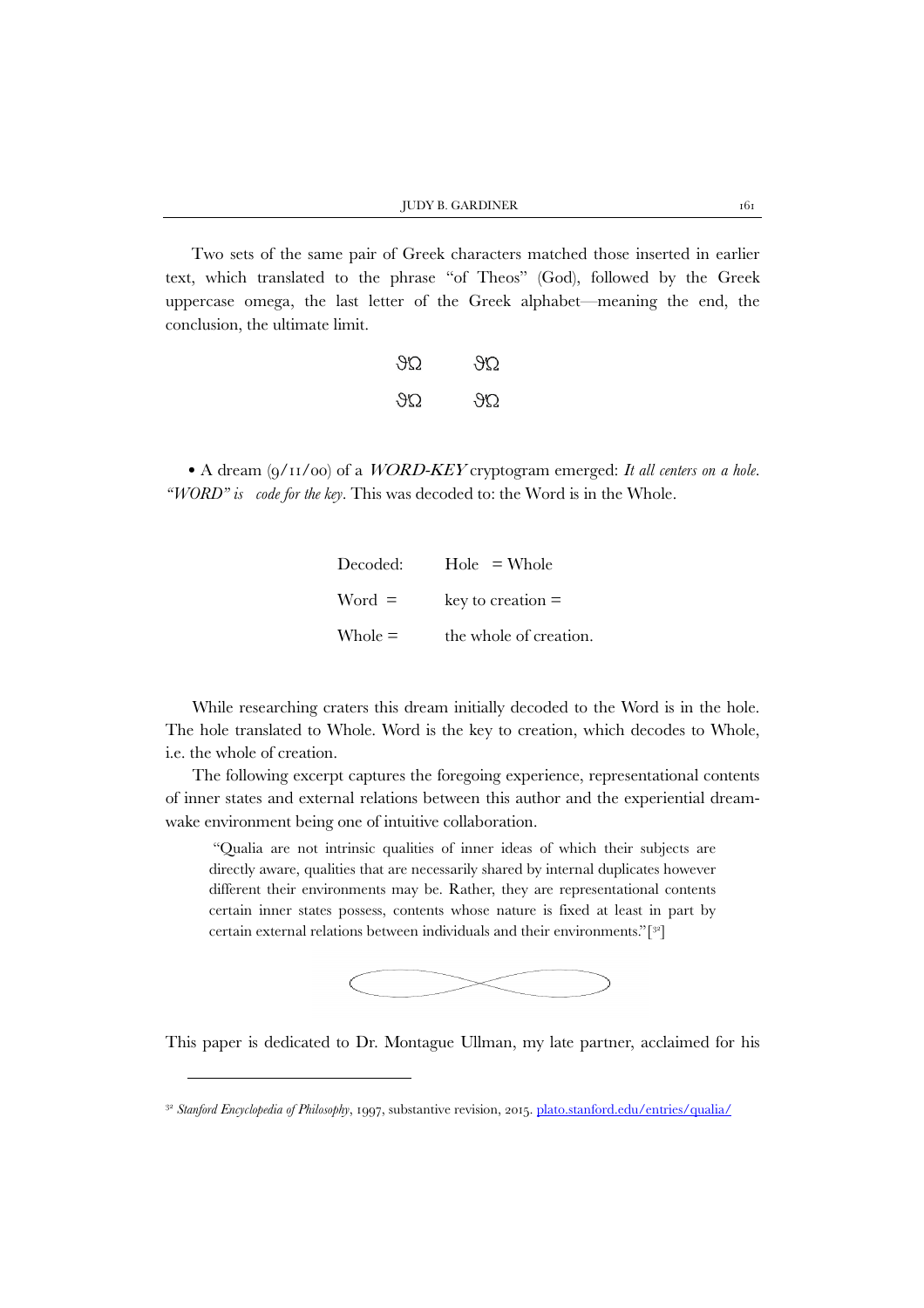work in REM sleep, ESP and pioneering an experiential dream group process. Inspired by Bohm's Implicate Order, Ullman conceived of the relationship of quantum physics to dreaming. Our collaboration led to the discovery of a bidirectional potential for all dreamers: the ability to observe and connect personal concerns and cosmic events.

Frequently contemplating the human need for species connectedness, Ullman wrote: "I regard dreaming consciousness as concerned with the state of our connection to our past and to others in the interest of our survival as a species (Ullman, 1990). Congenial to this, with regard to consciousness generally, is the view of the biologist Barlow (1980) who notes:

"Consciousness is not a property of a brain in isolation but is a property of a brain that is and has been in communication with 'other brains'...I shall suggest that consciousness...is Nature's method of making humans behave cooperatively.'" [[33](#page-21-0)]



#### **SUMMARY**

The quantum nature of the transpersonal dream as a reflection of David Bohm's Implicate Order suggests:

- A serious inquiry into the development of *intuitive logic* as a bridge to unified consciousness in waking and dreaming.
- A broadening of perspective of the transpersonal or spiritual dream.
- Dreaming consciousness as a vehicle for communication from the collective unconscious.

# **CONCLUSION**

In discussions of qualia—the phenomenal aspects of our mental lives—"the term 'explanatory gap' infers that there is a gap of coherent meaningful information describing and accounting for qualities and characteristics of consciousness contents *(from birth to close of life),* states, and processes that is explainable to a logical level of understanding." The explanatory gap argument doesn't demonstrate a gap in nature,

<span id="page-21-0"></span><sup>33</sup> Ullman, Montague, 'On the Relevance of Quantum Concepts to Dreaming Consciousness', 2005.

[siivola.org/monte/papers\\_grouped/uncopyrighted/Dreams/on\\_the\\_relevance\\_of\\_quantum\\_concepts\\_to](http://siivola.org/monte/papers_grouped/uncopyrighted/Dreams/on_the_relevance_of_quantum_concepts_to_dreaming_consciousness.htm) [\\_dreaming\\_consciousness.htm](http://siivola.org/monte/papers_grouped/uncopyrighted/Dreams/on_the_relevance_of_quantum_concepts_to_dreaming_consciousness.htm)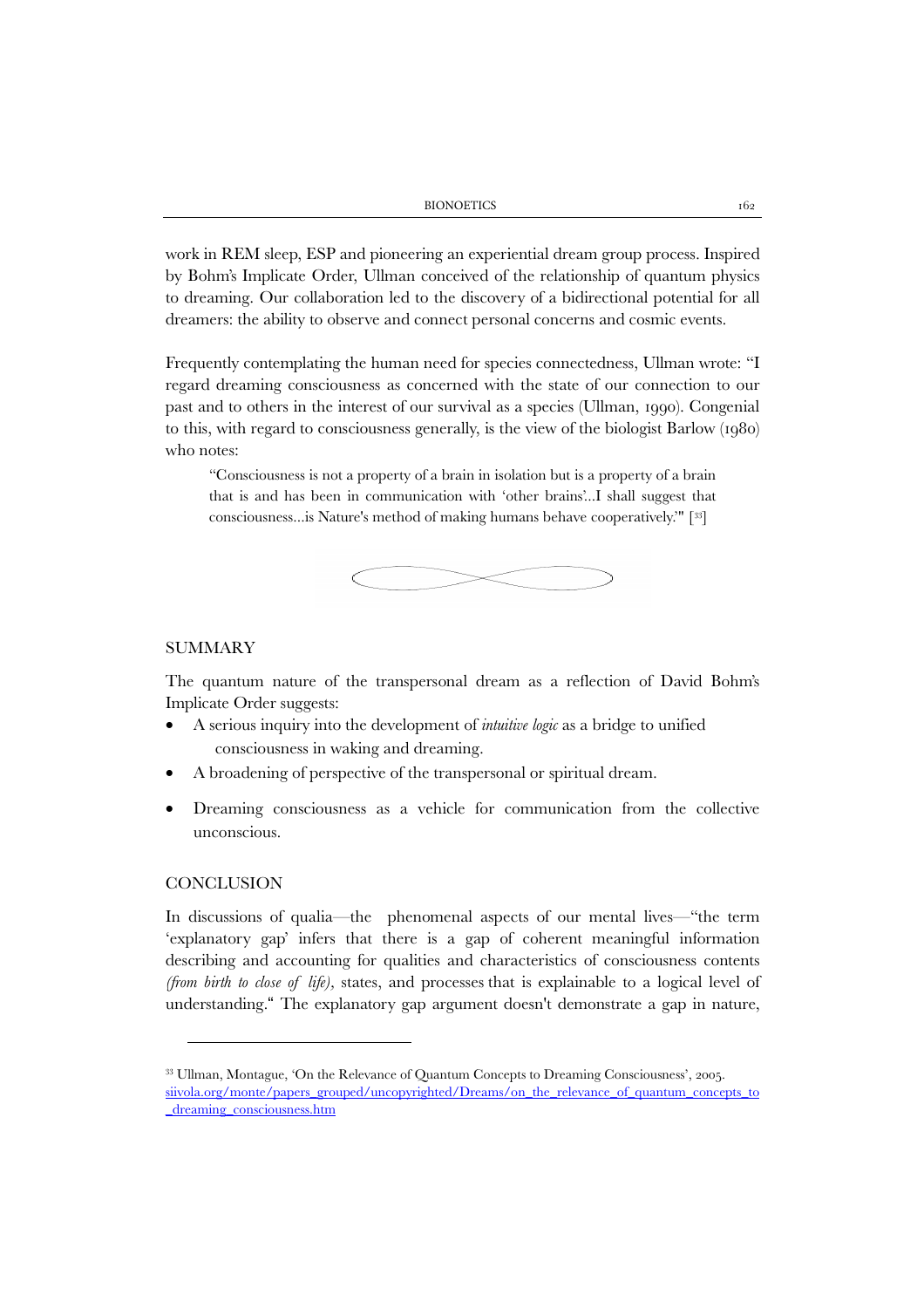but a gap in our understanding of nature." *Attributed to Joseph Levine* [[34\]](#page-22-0)

By bridging the gap of understanding that our mental functions are a part of the underlying interconnectivity in the universe, we learn that conscious experience is as much a part of the physical world as breathing.

Absent prior institutional learning or advanced study in science, this experience of order hiding within chaos reflects the subject of consciousness from a purely naturalistic point of view–that of *intuitive logic–*which may lead to mathematical logic. Through the language of dreams and visual associative recognition, connections came to me as naturally as dreaming about my own mother–the archetypal Mother Earth. From this perspective, we may "span the finite-infinite divide"<sup>[35](#page-22-1)</sup> in the evolutionary spirit of expanding our worldview.

Copyright ©2016 Judy B. Gardiner

Judy B. Gardiner judy.cosmicdreaming@gmail.com [http://www.cosmicdreaming.com](http://www.cosmicdreaming.com/)

#### REFERENCES

1

- Bohm, David, 'Fragmentation and Wholeness', *The American Academy of Psychoanalysis*, Vol. 17, No. 1, 1973, 18–24.
- Bohm, David , *Wholeness and The Implicate Order,* London, Routledge & Kegan Paul, 1980.
- Bohm, David and Peat, F. David, *Science, Order, and Creativity* 2<sup>nd</sup> ed., London and New York: Routledge, 2000.
- Bohm, David, Hiley,Basil, The Undivided Universe: An Ontological Interpretation of Quantum Theory London, Routledge, 1995.
- Deisseroth, Karl, 'Optogenetics: Controlling the Brain with Light [Extended Version]', *Scientific American,* 2014.

<span id="page-22-0"></span><sup>34</sup> Explanatory Gap of Brain, Mind and....Consciousnes[s www.explanatorygap.com/Pages/default.aspx](http://www.explanatorygap.com/Pages/default.aspx) Levine, Joseph, 'Materialism and Qualia: The Explanatory Gap', *Pacific Philosophical Quarterly,* 1983 <http://course.sdu.edu.cn/G2S/eWebEditor/uploadfile/20140227112822014.pdf>

<span id="page-22-1"></span><sup>35</sup> Beckert, Wylie, 'Mathematicians Bridge the Divide Between Infinity and the Physical World', Quanta Magazine, 2016. [www.wired.com/2016/05/mathematicians-bridge-divide-infinity-physical-world/](https://www.wired.com/2016/05/mathematicians-bridge-divide-infinity-physical-world/)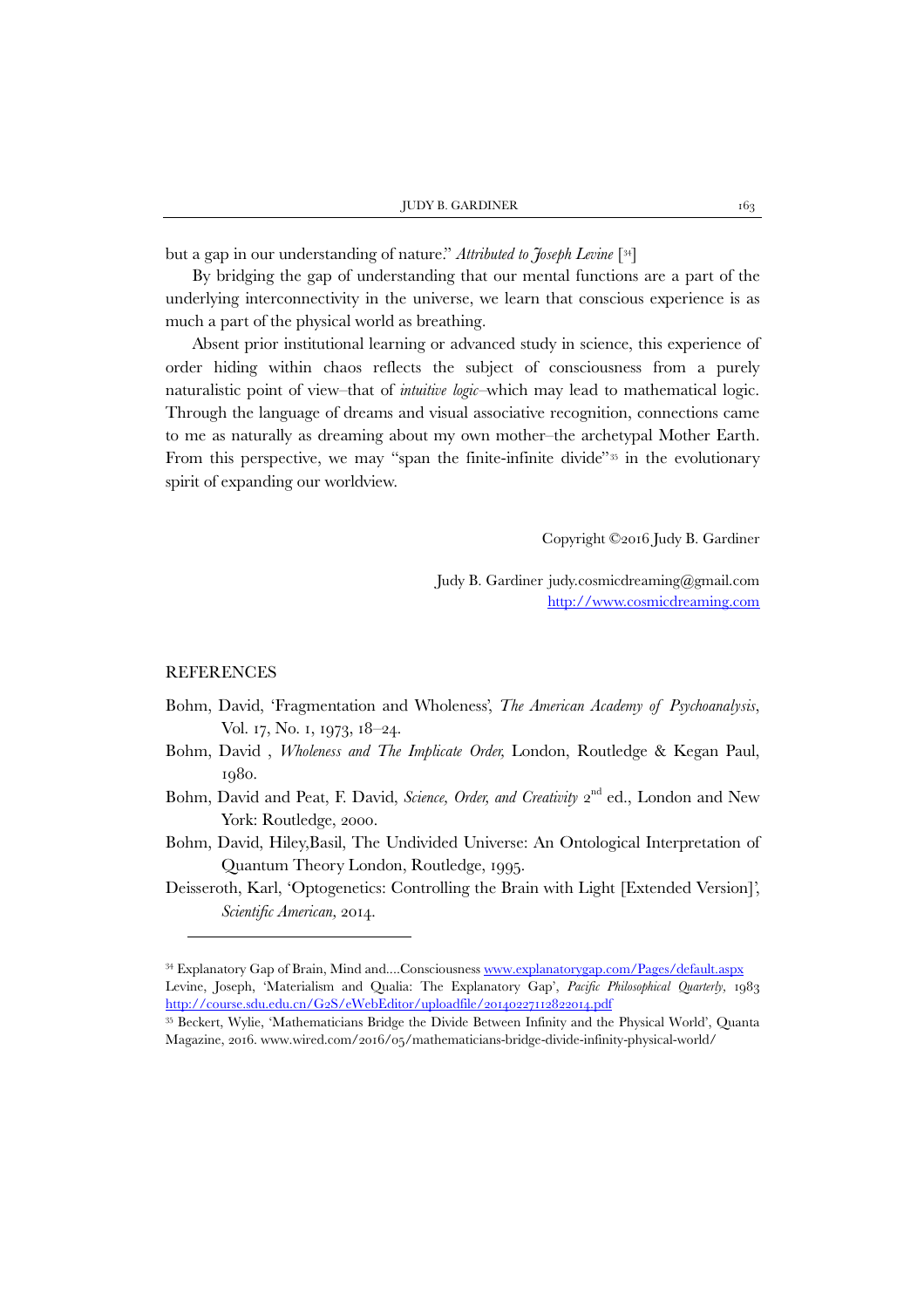| <b>BIONOETICS</b> |  |
|-------------------|--|
|-------------------|--|

- Galen on the Usefulness *of the Parts of the Body*, trans., intro. and comm. Margaret Tallmadge May, vols: 2, Ithaca, N.Y., Cornell University Press, vol. 1, pp, 399- 439, vol. 2, pp. 472, 480, 491-499, 686, 1968.
- Gardiner, Judy B., 'An Entangled Dream Series: Fragmentation, Wholeness And The Collective Unconscious', *Cosmos and History,* vol. 11, no. 2, 2015, 28-46.
- Gardiner, Judy B., 'Consciousness Without Constraint-Open String Theory–One Loose End', *Cosmos and History*, vol.12, no. 2, 2016, pp. 83-98.
- Gardiner, Judy B., 'A Scientific Inquiry: Galen's Optics In Dreams Of Vision, Light & Pre-Natal Memory', *JednakKsiazki,* Nr.4, 2015, pp. 191-212. [cwf.ug.edu.pl/ojs/index.php/JednakKsiazki/article/view/281/186](http://cwf.ug.edu.pl/ojs/index.php/JednakKsiazki/article/view/281/186)
- Helson, Harry, 'The Effects of Direct Stimulation of the Blind-Spot', *The American Journal of Psychology*, vol. 41, No. 3, 1929, 345-397. [www.jstor.org/stable/1414679](http://www.jstor.org/stable/1414679)
- Jaynes, Julian, *The Origin of Consciousness in the Breakdown of the Bicameral Mind*, Houghton Mifflin Co.*,* Boston, 1977.
- Jung, C. G., *Collected Works 8, The Structure of the Psyche,* trans. [Gerhard Adler,](http://www.amazon.com/s/ref=ntt_athr_dp_sr_2?ie=UTF8&field-author=Gerhard+Adler&search-alias=books&text=Gerhard+Adler&sort=relevancerank) [R. F.C.](http://www.amazon.com/s/ref=ntt_athr_dp_sr_3?ie=UTF8&field-author=R.+F.C.+Hull&search-alias=books&text=R.+F.C.+Hull&sort=relevancerank)  [Hull,](http://www.amazon.com/s/ref=ntt_athr_dp_sr_3?ie=UTF8&field-author=R.+F.C.+Hull&search-alias=books&text=R.+F.C.+Hull&sort=relevancerank) *2nd* ed., Princeton University Press, 1970, para 342.
- Lindberg, David C. *Theories of Vision from Al-Kindi to Kepler*. Chicago, The University of Chicago Press, 1996.
- Milner, A. David and Goodale, Melvyn A. Goodale, *The Visual Brain in Action,* Oxford Psychology Series No. 27, Oxford University Press, 1995,
- Parsifal-Charles, Nancy, *The Dream. 4,000 Years of Theory and Practice*, Locust Hill Press, 1986, p. 169.
- Poincaré, Henri, 'New Methods of Celestial Mechanics', in (ed.) D. L. Goroff, American Institute of Physics, 1992 ed., New York 1993. Reprinted from Les méthodes nouvelles de la mécanique céleste, Gauthier-Villars, Paris (1892--- 99).
- Project Gutenberg. www.self.gutenberg.org/articles/Third\_ventricle
- Reeves, Carole, Taylor, D. 'A history of the optic nerve and its diseases'*, Scientific American*, Cambridge Ophthalmological Symposium, Eye 18: 1096–1109. doi:10.1038/sj.eye.6701578, 2004.
- Rosen, Steven M., *Science, Paradox, and the Moebius Principle,* in (ed) Sal Restivo, SUNY Series in Science, Technology, and Society, New York, State University of New York Press, Albany, 1994.
- Sheldrake, Rupert, *Part I: Mind, Memory, and Archetype: Morphic Resonance and the Collective Unconscious, Psychological Perspectives*, 1987, 18(1) 9-25.
- Siegel, Rudolph E. M.D., *Galen on Sense Perception*, Basel: S. Karger, 1970, pp 71-89, 107- 113, 116-117, 118-122.